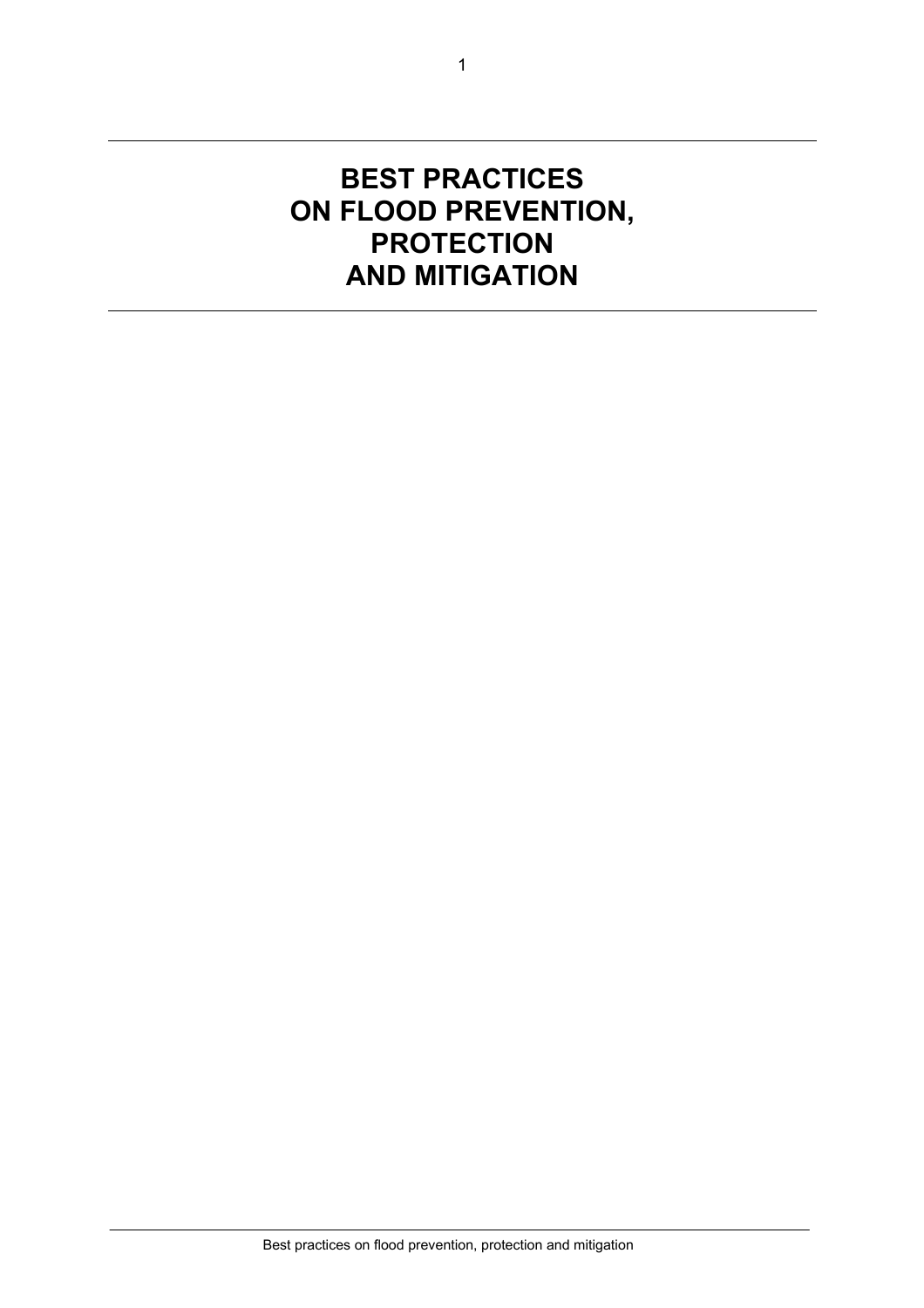# **Part 0. EXECUTIVE SUMMARY**

Because of the recent floods the informal meeting of Water Directors of the European Union (EU), Norway, Switzerland and Candidate Countries held in Denmark Copenhagen, 21-22 November 2002, agreed to take an initiative on flood prediction, prevention and mitigation. A core group led by the Netherlands and France has prepared a "best practice document" on flood prevention, protection and mitigation to be presented to the Water Directors meeting in Athens in June 2003.

The document at hand concerns the "best practice document", which is an update of the United Nations and Economic Commission for Europe (UN/ECE) Guidelines on Sustainable flood prevention (2000). It is a living document that will need continuous input and improvements as application and experience build up in all countries of the European Union and beyond. We agree, however, that this document will be made publicity available in its current form in order to present it to a wider public. The "best practice document" consists of three parts. In part I the more basic principles and approached are described. Part II concerns how to translate and implement the principles and approaches. The conclusions are drawn in part III.

Important issues regarding sustainable flood prevention, protection and mitigation are:

- Flood events are a part of nature. They have existed and will continue to exist. As far as feasible, human interference into the processes of nature should be reversed, compensated and, in the future, prevented.
- Flood strategy should cover the entire river basin area and promote the coordinated development and management of actions regarding water, land and related resources.
- Considering the evolution and trends, the approach to natural hazards requires a change of paradigm. One must shift from defensive action against hazards to management of the risk and living with floods, bearing in mind that flood prevention should not be limited to flood events which occur often. It should also include rare events.
- Transnational efforts should be intensified to restore rivers' natural flood zones in order to reactivate the ability of natural wetlands and floodplains to retain water and alleviate flood impacts.
- Human uses of floodplains should be adapted to the existing hazards. Appropriate instruments and measures should be developed for all flooding related problems: flooding, rising groundwater tables, sewage network disruption, erosion, mass deposition, landslides, ice flows, pollution, etc.
- Mitigation and non-structural measures tend to be potentially more efficient and long term more sustainable solutions to water-related problems and should be enhanced, in particular to reduce the vulnerability of human beings and goods exposed to flood risk.
- Structural measures (defence structures) will remain important elements and should primarily focus on the protection of human health and safety, and valuable goods and property. We will have to keep in mind that flood protection is never absolute, and may generate a false sense of security. The concept of residual risk, including potential failure or breach, should therefore be taken into consideration.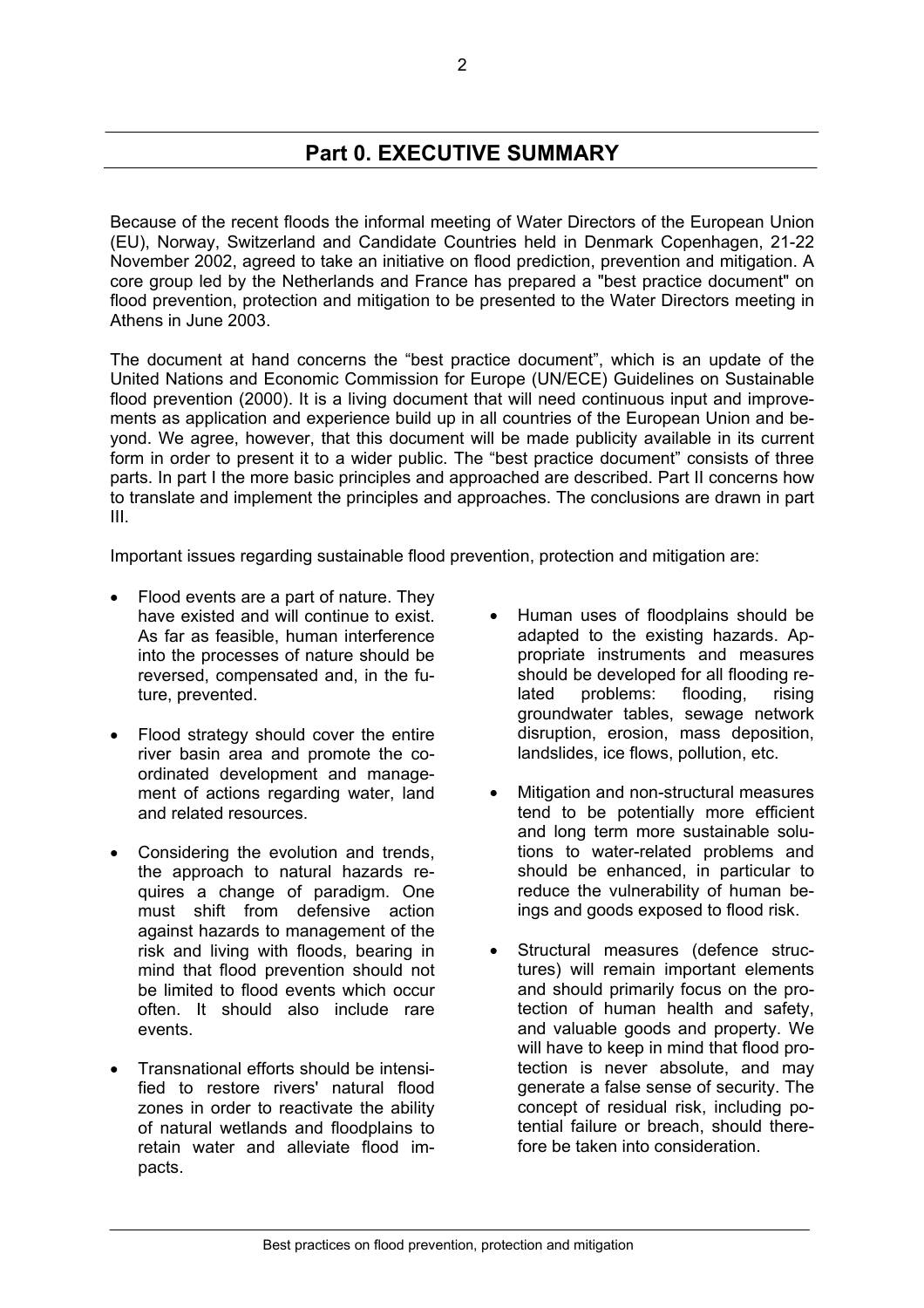timely and reliable flood warning, flood

forecasting and information.

- A specific preparedness to alert, rescue and safety measures should be planned and implemented at all levels, including the public, by maintaining regular basic information and continuous ongoing training actions. With appropriate and timely information, preparedness, everyone who may suffer from the consequences of flood events should be able to take -if possiblehis/her own precautions and thus seriously limit flood damages.
- Solidarity is essential, one should not pass on water management problems in one region to another. The appropriate strategy consists of three steps: retaining, storing and draining (first make every effort to retain rainfall at the spot, store excess water locally, only then let the water be discharged to the watercourse). Flood prevention has also to be based on the precautionary principle.
- A compensation system should support the victims of flood disasters to restore their economic basis and their living conditions in due time. Insurance solutions at the private or public level or subsidence by state, which reinforce solidarity, should be furthered.
- In flood-prone areas, preventive measures should be taken to reduce possible adverse effects of floods on aquatic and terrestrial ecosystems, such as water and soil pollution. It is necessary to distinguish between different kinds of flooding and the environmental conditions that contribute to the problem. For instance, there are significant differences between on the one hand sudden flooding in upstream or headwater areas where mitigating risk involves a wide range of innovative small-scale solutions and on the other hand lowland flooding where warning periods and the duration of flood events are longer and large-scale measure have to be taken. Therefore, the effectiveness of the best practices described in part II depends on among other hydrological and environmental circumstances.

# **Part I. INTRODUCTION**

### **BACKGROUND**

The recent floods, in particular the floods of August 2002, caused casualties, made thousands of people homeless and caused a damage amounting to several thousand million Euro in many countries across Europe. The informal meeting of Water Directors of the European Union (EU), Norway, Switzerland and Candidate Countries held in Denmark Copenhagen, 21-22 November 2002, agreed to take an initiative on flood prediction, prevention and mitigation. The Water Directors decided that a core group led by the Netherlands and France would prepare a "best practice document" on flood prevention, protection and mitigation to be presented to the Water Directors meeting in Athens in June 2003.

The document at hand concerns the "best practice document", which is an update of the United Nations and Economic Commission for Europe Guidelines (UN/ECE) on Sustainable flood prevention (2000). The "best practice document" includes but is not limited to the re-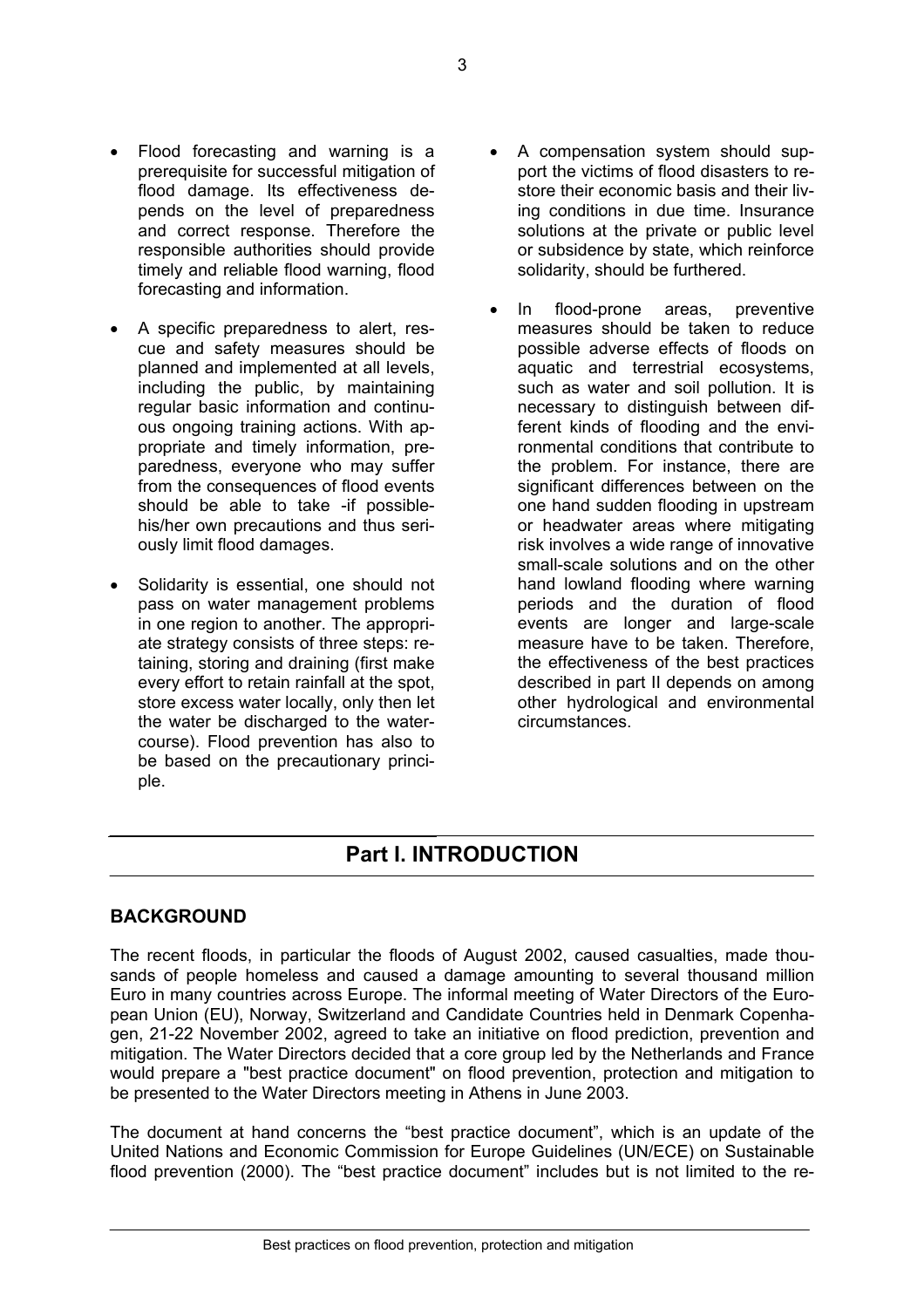sults of a high level meeting which was held on flooding in Budapest on 30 November and 1 December 2002, and working-level meeting on flooding in Bonn on 5/6 February 2003, which was prepared by Germany with the perspective of hosting a conference in the framework of the UN/ECE in 2004.

This document aims to describe measures and best practices to prevent, protect and mitigate the adverse impact of flood events on human health and safety, on valuable goods and property, and on the aquatic and terrestrial environment.

This best practice document concerns only river and flash floods. Marine and tidal floods are not taken into account.

The character of the best practice document is strategic rather than technical.

### **A. GENERAL CONSIDERATIONS**

*A.1. Flood events are part of nature[1](#page-3-0) Natural hazards and flood events are part of nature. They have always existed and will continue to exist. With the exception of some floods generated by dam failure or landslides, floods are climatological phenomena influenced by the geology, geomorphology, relief, soil, and vegetation conditions. Meteorological and hydrological processes can be fast or slow and can produce flash floods or more predictable slow-developing floods, also called riverine floods.* 

#### *A.2. Society has become more vulnerable to natural hazards*

*Although floods are natural phenomena, human activities and human interventions into the processes of nature, such as alterations in the drainage patterns from urbanisation, agricultural practices and deforestation, have considerably changed the situation in whole river basins. In the same time, exposition to risk and vulnerability in flood-prone area have been growing constantly.* 

**A.3**. The flood risk increases where risk is defined as the probability of occurrence multiplied by its impact.

*The probability of flooding is expected to increase*: the earth's climate is changing rapidly. Since the warm period in the Middle Ages and after the Minor Boulder, the earth is undeniably growing warmer again. Scientists reached agreement on this point at a conference in Shanghai in early 2001. The Intergovernmental Panel on Climate Change (IPCC) assumes that we will see an average of temperature rise in the 21st century (1.4 to 5.8 degrees Celsius). Based on this assumption, the sea is expected to rise (9 cm to 88 cm by the year 2100). The precipitation pattern will also change. Humid areas will generally become more humid, and arid areas more arid. The amount of precipitation will also fluctuate more sharply (Interreg Rhine Meuse Activities best practices - IRMA - 2003). In general, this means a greater probability of flooding and extremely low rivers during dry periods. The rising sea level will make it more difficult for the rivers in the delta to drain into the sea. *The impact of flooding increases: the impact of floods in terms of human health and economic losses has risen, and the planning of protection against floods can no longer be limited to protecting some isolated assets from certain types of danger.* 

### *A.4. Flood protection is never absolute*

We will have to keep the unpredictability of nature in mind. *Flood protection is never absolute* and things can go wrong. *The question regularly arises as to what safety is available at what price, and how much of the remaining risk has to be accepted by society. Risk management will be the appropriate method to deal with this chal-*

<span id="page-3-0"></span> $\overline{a}$ **1 Text in italics refers to the UN/ECE guidelines**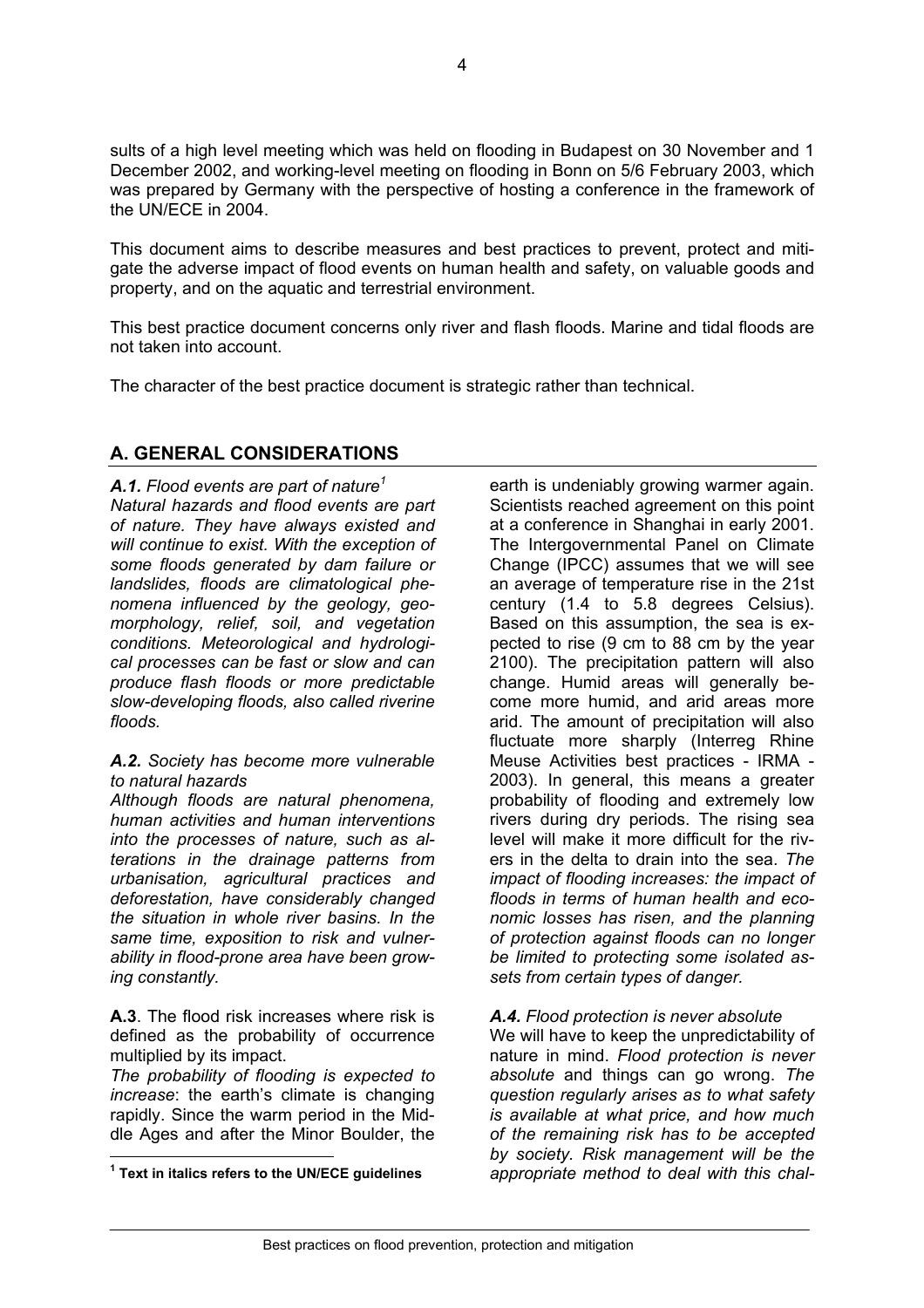**A.5.** Rivers don't recognise national borders

Experience has shown that local flood protection measures can have negative effects both downstream and upstream. Therefore, it is important to take the whole river basin into account. *On transboundary rivers, international co-operation is needed.* This co-operation already exists in several river basins in Europe.

### **B. BASIC PRINCIPLES AND APPROACHES**

*B.1. There is a number of basic principles and approaches regarding sustainable*

- (a) *As far as possible, human interference into the processes of nature should be reversed, compensated and, in the future prevented.* It is necessary to promote and harmonise changes in water policies and land-use practices, as well as environmental protection and nature conservation, in order to improve flood management in the frame of Integrated River Basin Management.
- *(b)* This *should cover the entire catchment area of watercourses* and promote the co-ordinated development, management and conservation of actions regarding water, land and related resources. *Such a holistic approach is based on multilateral and even multinational co-operation, including interdisciplinary planning for the whole catchment areas.*
- *(c) Considering the evolution and trends, the approach to natural hazards requires a change of paradigm. One must shift from defensive action against hazards to management of the risk* and living with floods*.*
- *(d) Human uses of floodplains should be adapted to the existing hazards. Appropriate instruments and measures should be developed to reduce the risk of flood damages.*
- (e) Mitigation and non-structural measures tend to be potentially more efficient and long term more sustainable solutions to water-related problems and should be enhanced, in particularly to

*flood prevention, protection and mitigation, viz.:* 

reduce the vulnerability of human beings and goods exposed to flood risk.

- *(f)* Nevertheless*, structural measures (defence structures) will remain important elements and should primarily focus on the protection of human health and safety, and valuable goods and property. Requirements of nature conservation and landscape management should also be taken into account.*
- (g) The major part of population and goods are located in big urban areas so efforts for avoiding flood problems should also be focused on these urban areas. River overflowing does not always cause urban floods; they can also be caused by high rain intensities over the city combined with inappropriate sewer systems. Special attention should be taken to the present drainage of rainwater, for instance the capacity of the sewer systems of our cities.
- *(h) Everyone who may suffer from the consequences of flood events should also take –if possible- his/her own precautions. To this end, appropriate information and fore casting systems should be established by the competent authority.*
- (i) Solidarity is essential, one should not pass on water management problems in one region to an other. The appropriate strategy consists of a three-step approach: retaining, storing and draining. (first make every effort to retain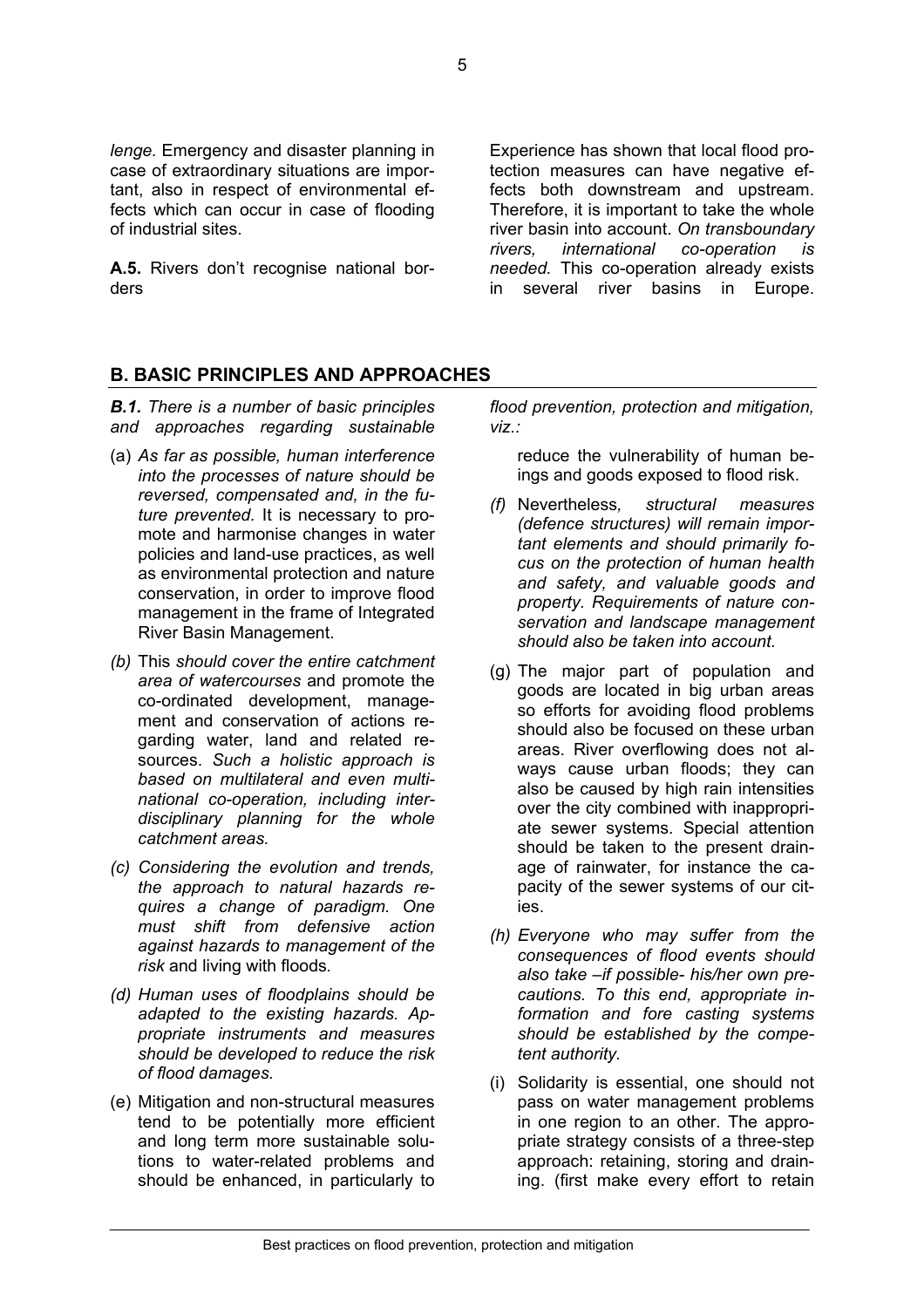rainfall at the spot, store excess water locally, only then let the water be discharged to the watercourse). Flood prevention has also to be based on the precautionary principle.

*(j) In flood-prone areas, preventive measures should be taken to reduce possible adverse effects of floods on aquatic and terrestrial ecosystems, such as water and soil pollution.* 

*B.2. To implement the basic principles and approaches, co-operation at all government levels, and co-ordination of sectoral policies regarding environmental protection, physical planning, agriculture, transport and urban development is needed. As regards transboundary waters, cooperation is required among the riparian countries to harmonise national policies and strategies, and to draw up concerted action plans.* 

- *B.3. Prerequisites for proper action are :*
- *(a) Knowledge is required on potential threats. Flood prevention should not be limited to flood events, which occur often. It should also include rare events, as they mostly endanger human safety.*
- *(b) There is a need for reliable information, for example, to take the necessary precautions.*
- *(c) Moreover, there is a need for interdisciplinary co-operation regarding all phases of risk management: risk assessment, mitigation planning and implementation of measures.*
- *(d) The answer to the question "which level of flood protection can we accept" presumes that one has examined what could happen, i.e. that the risks were properly assessed.*

### **C. POLICIES AND STRATEGIES**

**C.1.** The Water Framework Directive (WFD) currently does not explicitly address precautionary flood protection. The issue is, however, addressed indirectly given that the Directive demands that there'll be no further deterioration of river systems and that the achievement of good ecological status and good chemical status shall be aimed at. Furthermore, a stated goal of the Directive is to reduce the impact of floods, though precautionary flood protection measures are not specifically prescribed.

**C.2.** Apart from the WFD, the European strategy on flood protection must also make use of and integrate other policy fields such as Common Agriculture Policy (CAP), transportation, shipping, urban development, emergency management, and especially nature conservation. Implementation of flood strategy must be co-ordinated at local -regional national - international level within the river basin.

**C.3.** For the development of policies and strategies concerning sustainable flood prevention and protection the UN/ECE guidelines are as follows:

- *(a) All appropriate action should be taken to create legal, administrative and economic frameworks that are stable and enabling and within which the public, private and voluntary sectors can each make their contribution to flood prevention, dam safety and the reduction of adverse impacts of dangerous flood events on human health and safety and valuable goods and property, and on the aquatic and terrestrial environment.*
- *(b) Priority should be given to integrated water management measures for the whole catchment area rather than to the management of floods as such.*
- *(c) The impact of all major human activities concerning flood prevention and protection in the catchment area on*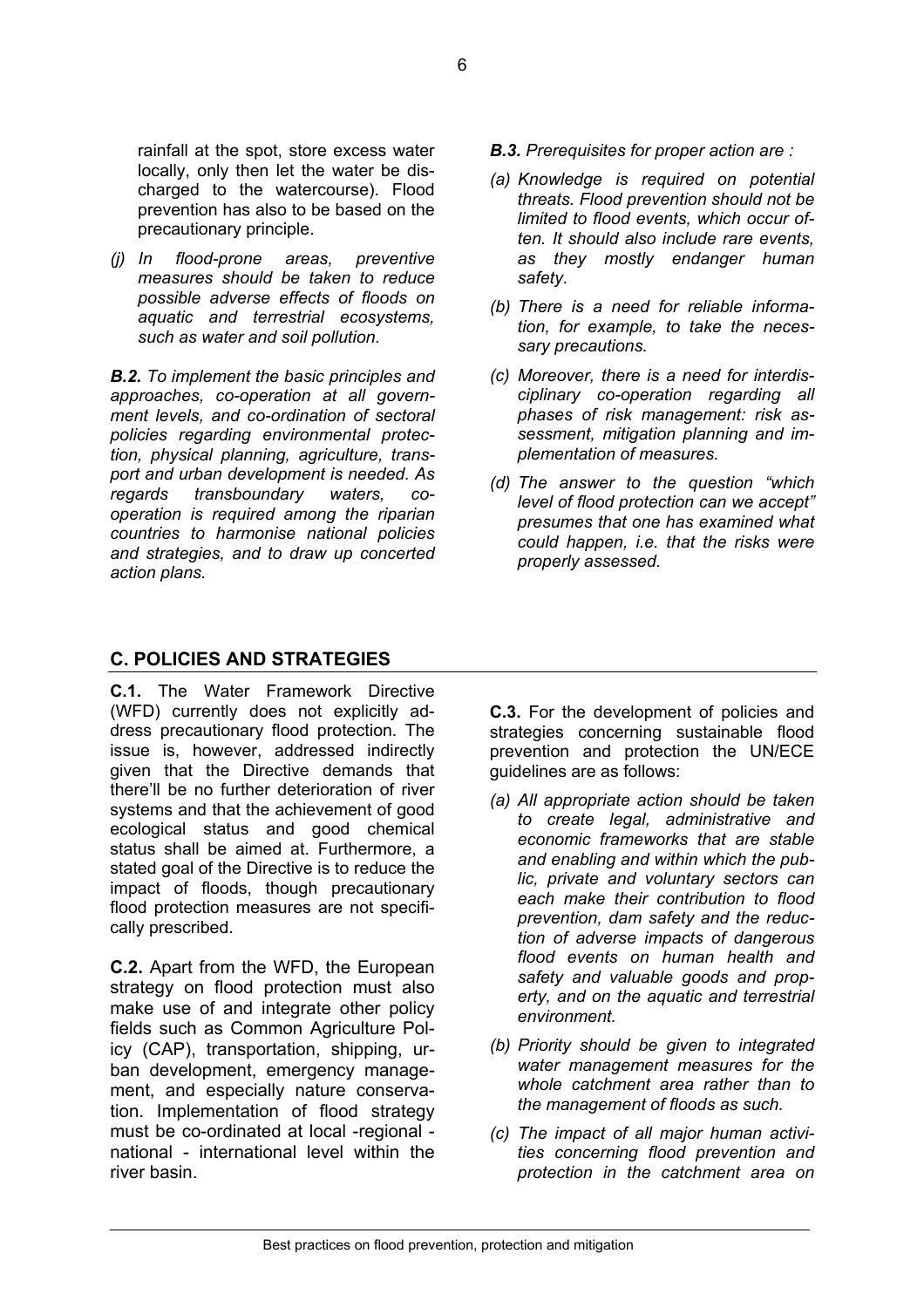*society as a whole should be properly considered. All major undertakings with the potential of adversely affecting human health or significantly affecting water quality or quantity, biological communities, landscape, climatic factors, architectural and archaeological heritage, or the relationship between them should be subject to Environmental Impact Assessment (EIA) and – if suitable e.g. because of the size or impact of the building activity – authorisation procedures. EIA should also be applied on an international scale, in particular with regard to activities with a potential transboundary effect on health and aquatic ecosystems.* 

- *(d) Physical planning as well as urban and rural development and construction should take into account the requirements of flood prevention and reduction, including the provision of retention areas. The real development is to be surveyed by monitoring of urban settlement in areas that may seriously be affected by floods.*
- *(e) In setting up these frameworks local problems, needs and knowledge, and local decision-making mechanisms should be duly taken into consideration.*
- *(f) An information policy that covers risk communication and facilitates public participation in decision-making should be developed.*

### **D. JOINT AND COORDINATED ACTION**

**D.1.** There is a strong need for cooperation and sharing of experiences among international river basins and Member and Accession States, Candidate Countries and other European states. This is also agreed in Budapest Initiative on Strengthening international co-operation on sustainable flood management. Documentation, harvesting lessons from other countries and gathering of local best practices are needed for all aspects of flood prevention, preparation, and disaster management. Based on the results of joint exercises in policy learning, all embracing flood management plans should be developed for river basins.

**D.2.** It is absolutely necessary to promote flood defence measures on a catchment area basis cutting across regional boundaries and country borders. This will be done in co-operation with the relevant organisations in the fields of regional planning, urban development, transport, river control, hydrology and meteorology. Existing flood protection action plans will be examined to see how effective they are and, where necessary, further developed and action plans in the process of being drawn up will

be completed quickly. The preparation of risk analyses and flood forecasts at transnational level is one of the components of this anticipatory approach. This will call for solidarity between upstream users and downstream users across national borders, for example in drawing up transfrontier regional plans with designated flood zones.

**D.3.** There have been several initiatives/actions at global and European level, viz. the Helsinki Convention on the Protection and Use of Transboundary Watercourses and International Lakes (Helsinki, 1992), the legal instruments or cooperative programmes on such watercourses and their river basins as the Rhine, Danube, Elbe, Odra, the UN/ECE Guidelines on Sustainable Flood Protection, Global Water Partnership, 2<sup>nd</sup> and 3<sup>rd</sup>World Water Forum, the World Summit on Sustainable Development (Johannesburg, 2002), the Declaration of Intent concerning co-operation in the field of Integrated Flood Management in Deltas and Lowland River Regions (Kyoto, March2003), etc. Based on these broad mechanisms and instruments, new multi-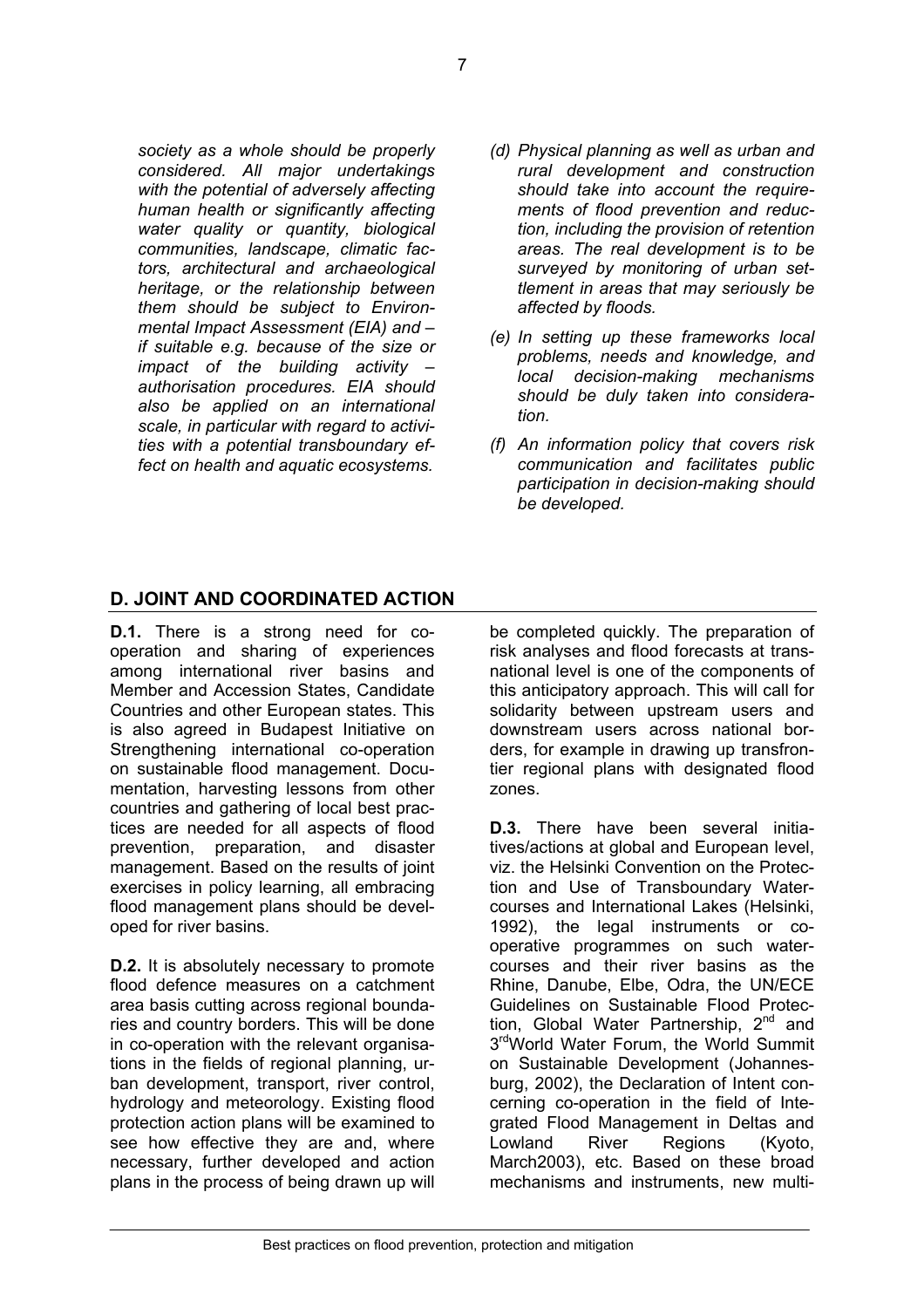and bilateral agreements have been elaborated, or the existing ones have been modified or supplemented in order to at least particularly deal with water related risk management. For several rivers international river commissions have been formed. A number of them have formulated or are busy formulating action plans on flood protection like the international commissions for Rhine, Meuse, Moselle and Saar, Tisza, Danube, Odra and Elbe. Several international projects and cooperation has targeted the sustainable reduction of flood related risks with due regard to the natural resources like the IRMA, the ODER-REGIO, Tisza River Basin Forum on Flood Control, Joint Ukraine-North Atlantic Treaty Organisation (NATO) Project on Flood Preparedness and Response in the Carpathian Region, International Hydrological Programme of United Nations Educational, Scientific and Cultural Organisation (UNESCO), etc. The process of European integration will offer improved conditions for more effective concerted actions.

**D.4.** The role of the EU at present concerns mainly financial instruments (solidarity fund, structural funds, "L' Instrument Financier pour l'Environnement" LIFEprogramme) and research. The European Commission is developing a horizontal action on prevention, preparedness and response to natural, man-made and other risks.

**D.5.** Greater use must be made in the future of the European Union's offer to share the funding of projects aimed at improving risk analyses, flood defences, forecast within the framework of the Council Regulation on Support for Rural Development and within the scope of the INTERREG III B Community Initiative for now and IN-TERREG IV in the future.

**D.6.** *The UN/ECE guidelines concerning joint and co-ordinated action read:* 

#### *A. Joint bodies*

*Governments should set up joint bodies, such as international river commissions,*  *where they do not yet exist. They should request these joint bodies to incorporate flood prevention and protection into their activities and entrust them with the development of good management practice for flood prevention and protection.* 

*These joint bodies, when developing this good management practice, should:* 

- *(a) Draw up a long-term flood prevention and protection strategy that covers the entire transboundary river basin and its entire water system rather than the transboundary watercourse as such.*
- *(b) Include in the strategy at least such major objectives as reduction of the risk to health and damage to property; reduction of the scales of floods; building of flood awareness; and the setting-up or improvement of flood notification and forecasting systems.*
- *(c) Draw up an inventory of all structural and non-structural measures to prevent, control and reduce floods; analyse the existing scope of flooding and human activities based on a risk analysis that goes beyond national borders in the catchment area; and identify the inadequacies of the existing scope of the technical and nontechnical flood control and preventive measures.*
- *(d) To achieve the long-term goals of flood-related risk management, draw up an action plan that contains all the measures (as well as their costs and effects) that came up as a result of there view and have been ranked according to their relative importance and timetables.*

#### *B. Provision of information*

*To control and reduce the risks originating from floods, dam failures and ice hazards, arrangements should be made to:* 

- *(a) Inform without delay each downstream country likely to be affected by floods, critical water levels or ice drifts.*
- *(b) Provide forecasts of water levels, run off and ice hazards.*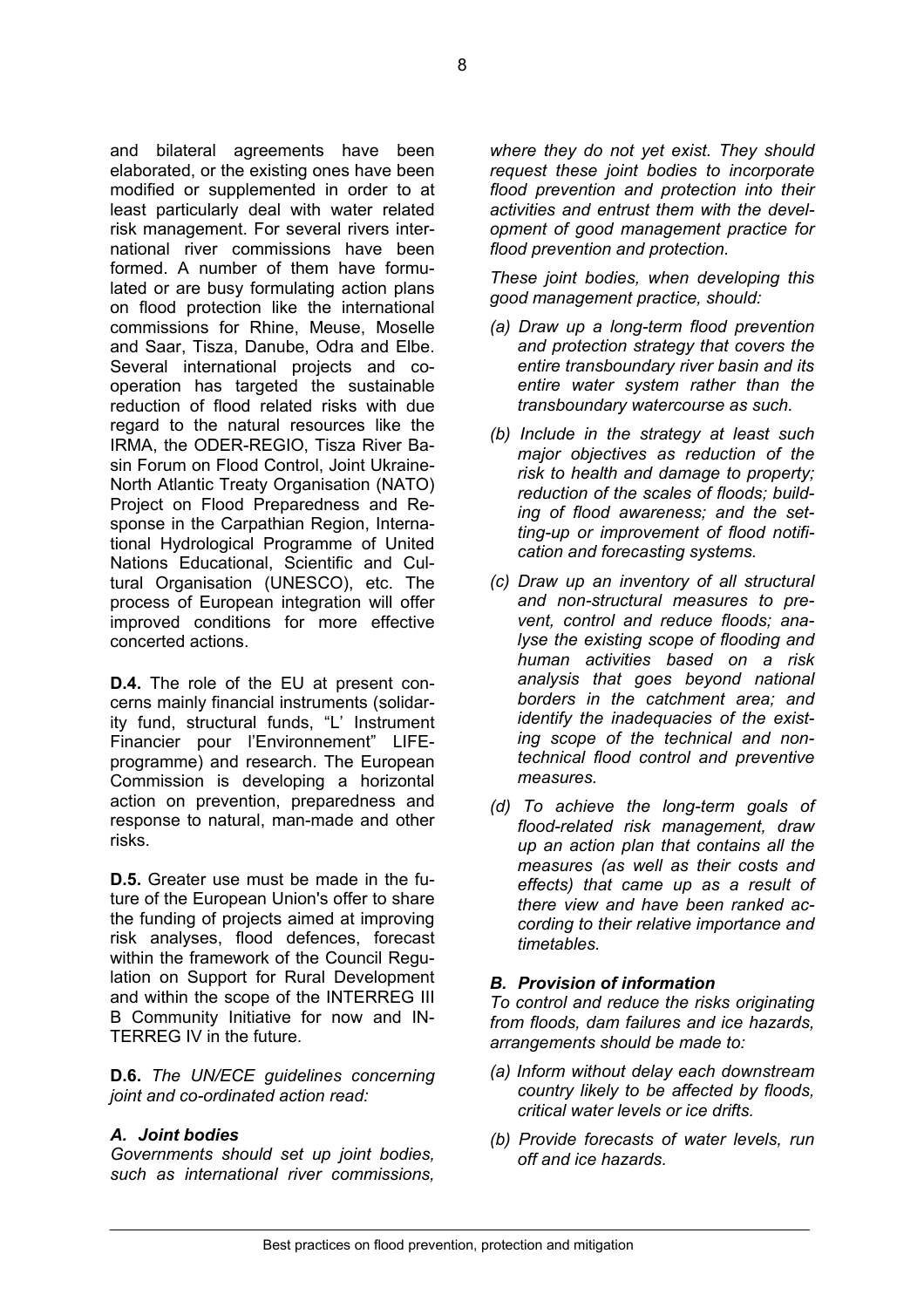*(c) Inform the public about the authorised institution that is expected to issue reliable information on floods.*

*Flood warnings, information and forecasts should be forwarded and circulated in real time between the riparian countries following an agreed procedure.* 

*Relevant information should also be made available to the public through the media, the Internet or other appropriate means. This should include information what the public should do.*

 *Free and unrestricted provision and transfer of meteorological and hydrological data and products, as defined by World Meteorological Organisation (WMO) in its resolutions 40 and 25 of the twelfth and thirteenth World Meteorological Congress, respectively, should be secured by close co-* *operation between meteorological and hydrological products and services.* 

#### *C. Critical situations and mutual assistance*

*Comprehensive national and local contingency plans to respond to flood events should be properly prepared in due time. The authorities should have the capacity to respond to such events, in accordance with the relevant contingency plan.*

*Where appropriate, joint exercises to respond to floods and dam failures should be arranged.* 

*Riparian countries, when drawing up and agreeing upon procedures for mutual assistance in critical situations, should spell out formalities to facilitate the travel of flood response personnel from abroad (whether by plane, boat or on land) during flood events.* 

#### **E. FINANCIAL SUPPORT TOOLS AT EUROPEAN LEVEL**

#### **E.1 Structural Funds**

#### **The European Regional Development Fund (ERDF)**

The  $ERDF<sup>2</sup>$  $ERDF<sup>2</sup>$  $ERDF<sup>2</sup>$  was created to reduce regional disparities in the Union, while at the same time encouraging the development and conversion of regions: Its fields of application are, inter alia, in Objective 1 regions: investment in infrastructure, and environmental protection; in Objective 2 regions: regeneration of industrial sites and depressed urban areas; improved access to and revitalisation of rural areas or those dependent on fisheries through spatial planning, regeneration, construction, environmental protection and investment in infrastructure and facilities, and throughout

the EU territory support for cross-border, transnational and interregional cooperation, through the Interreg III initiative. Particular examples of ERDF support for flood prevention and remediation already finalised are initiatives within Interreg IIC.

• IRMA programme<sup>[3](#page-8-1)</sup> (Interreg Rhine Meuse Activities) jointly submitted by Belgium, France, Germany, Luxembourg and the Netherlands.

• Programme for combating floods in France (Languedoc-Roussillon, Rhône-Alpes, Provence-Alpes-Côte d'Azur and Corsica) and Italy (Val d'Aosta, Piemonte, Liguria)<sup>4</sup> whilst flood-related programmes funded under Interreg IIIB are still ongoing $^5$  $^5$ .

<span id="page-8-3"></span>http://europa.eu.int/comm/regional\_policy/interreg3/i ndex\_en.htm and http://www.nweurope.org/

<span id="page-8-0"></span> <sup>2</sup> Regulation (Economic Commission EC) 1260/1999 of 21.06.1999 laying down general provisions on the Structural Funds, Official Journal L 161/1999 of 26.06.1999. Regulation (EC) 1783/1999 of the European Parliament and of the Council of 12.06.1999 on the European Regional Development Fund, Official Journal L 213/1999 of 13.08.1999; further information available on http://europa.eu.int/comm/regional\_policy/funds/pror d/sf\_en.htm

<span id="page-8-1"></span><sup>&</sup>lt;sup>3</sup> http://www.irma-programme.org and [http://europa.eu.int/comm/regional\\_policy/reg\\_prog/](http://europa.eu.int/comm/regional_policy/reg_prog/po/prog_663.htm) [po/prog\\_663.htm](http://europa.eu.int/comm/regional_policy/reg_prog/po/prog_663.htm) <sup>4</sup>

<span id="page-8-2"></span>[http://europa.eu.int/comm/regional\\_policy/reg\\_prog/](http://europa.eu.int/comm/regional_policy/reg_prog/po/prog_697.htm) [po/prog\\_697.htm](http://europa.eu.int/comm/regional_policy/reg_prog/po/prog_697.htm) <sup>5</sup>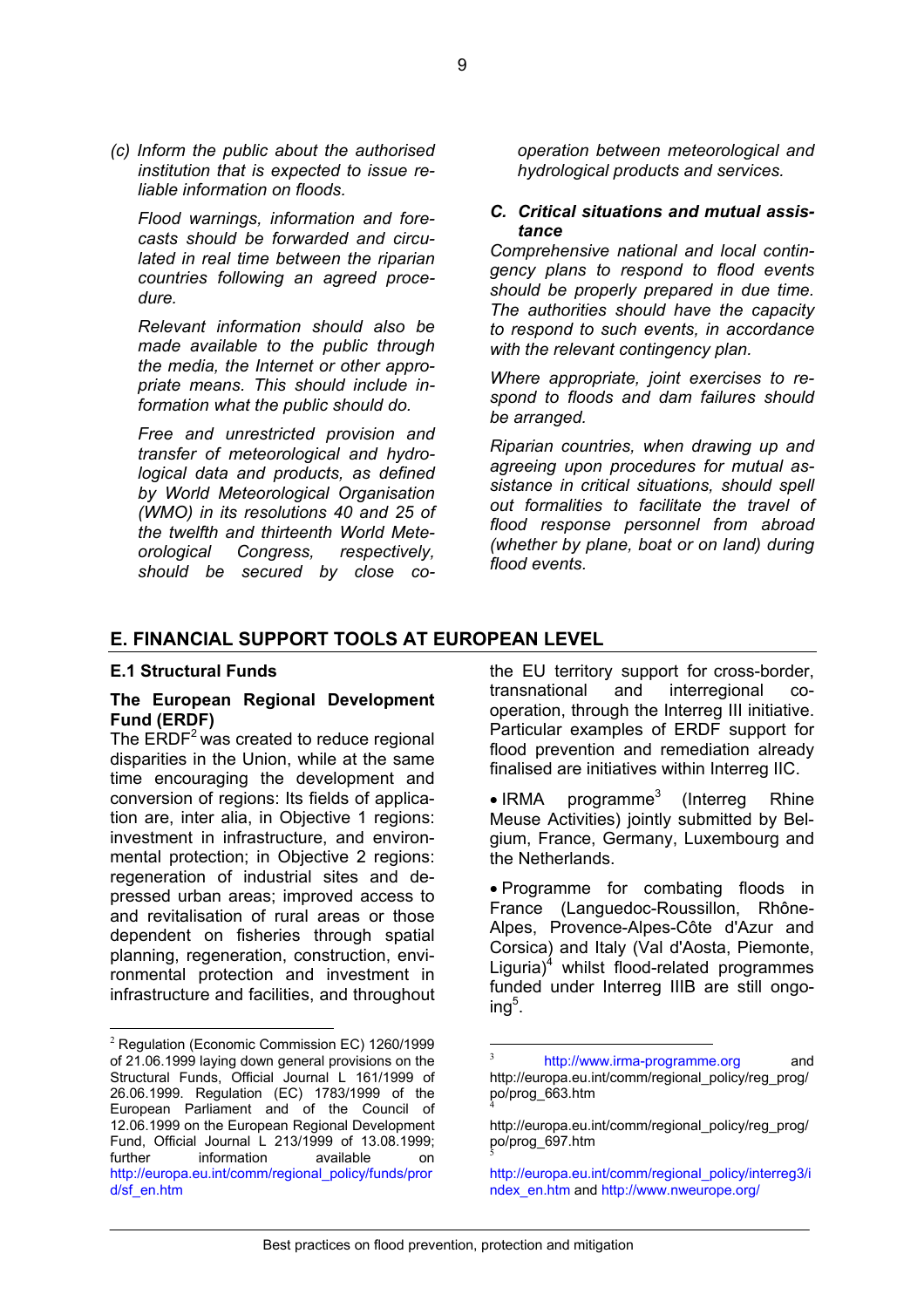#### **The European Agricultural Guidance and Guarantee Fund (EAGGF)**

Within the framework of EU economic and social cohesion policy, the  $EAGGF<sup>6</sup>$  $EAGGF<sup>6</sup>$  $EAGGF<sup>6</sup>$  supports rural development and the improvement of agricultural structures. Fields of application are, inter alia

• Agri environmental measures

• Development and optimal utilisation of forests

• Development of rural areas through the provision of services, support for the local economy, encouragement for tourism and craft activities, etc.

#### **E.2 The LIFE Financial Instrument for he Environment**

 $LIE<sup>7</sup>$  $LIE<sup>7</sup>$  $LIE<sup>7</sup>$  has been created to contribute to the development of innovative techniques and methods by co-financing demonstration projects. The defined five areas eligible for funding (land-use development and planning; water management; reduction of the environmental impact of economic activities; waste management; reduction of the environmental impact of products through an integrated product policy) cover also innovative measures for flood prevention and flood protection are in principle eligible. LIFE-Environment does, however, not finance research or investment in existing technologies or infrastructure. The purpose of the programme is to bridge the gap between research and development results and their large-scale application. To this end, demonstration projects based on the results of projects that have been supported under past or ongoing technological research and development programmes are encouraged. The dissemination of results is essential for ensuring that

innovative technologies and procedures for protecting the environment are widely applied. The budget for LIFE-Environment amounts to approximately 300 million EUR for the period 2000-2004.

#### **E.3 The European Union Solidarity fund (EUSF)**

Following the recent flood events, the EU has created a specific financial instrument to give immediate financial assistance in the event of a major disaster to help people, regions and countries concerned to return to living conditions that are as normal as possible – the European Union Solidarity Fund<sup>[8](#page-9-2)</sup>.

• Intervention can take place to help finance measures alleviating non-insurable public damage. The EUSF can not be utilised to fund long-term preventive measures.

• In the context of disasters eligible for EUSF assistance the funding of preventive measures is only permissible in the case of essential emergency operations for the mediate securing of preventive infrastructures and measures of immediate protection of the cultural heritage.

• Future preventive measures: The report to be submitted after reception of EUSF assistance will, inter alia, have to detail the preventive measures introduced or proposed in order to limit damage and to avoid, to the extent possible, a recurrence of similar disasters.

 $\overline{a}$ 

<span id="page-9-0"></span> $\overline{a}$ <sup>6</sup> General regulation see footnote above on ERDF; on EAGGF: Council Regulation (EC) 1257/1999 of 17.05.1999 on support for rural development from the European Agricultural Guidance and Guarantee Fund (EAGGF) and amending and repealing certain Regulations, Official Journal L 160 of 26.06.1999<br><sup>7</sup> Regulation (EC) 1655/2000 of 17.11.2000 con-

<span id="page-9-1"></span>cerning the Financial Instrument for the Environment (LIFE), Official Journal L 192 of 28.07.2000; further information available on http://europa.eu.int/comm/environment/life/home.ht m

<span id="page-9-2"></span><sup>8</sup> Regulation (EC) 2012/2002 of 11.11.2002 establishing the European Union Solidarity Fund, Official Journal L 311 of 14.11.2002; further information available **on on on on** http://europa.eu.int/comm/regional\_policy/index\_en.

htm and and a structure of the structure of the structure of the structure of the structure of the structure of the structure of the structure of the structure of the structure of the structure of the structure of the stru http://europa.eu.int/scadplus/leg/en/lvb/g24217.htm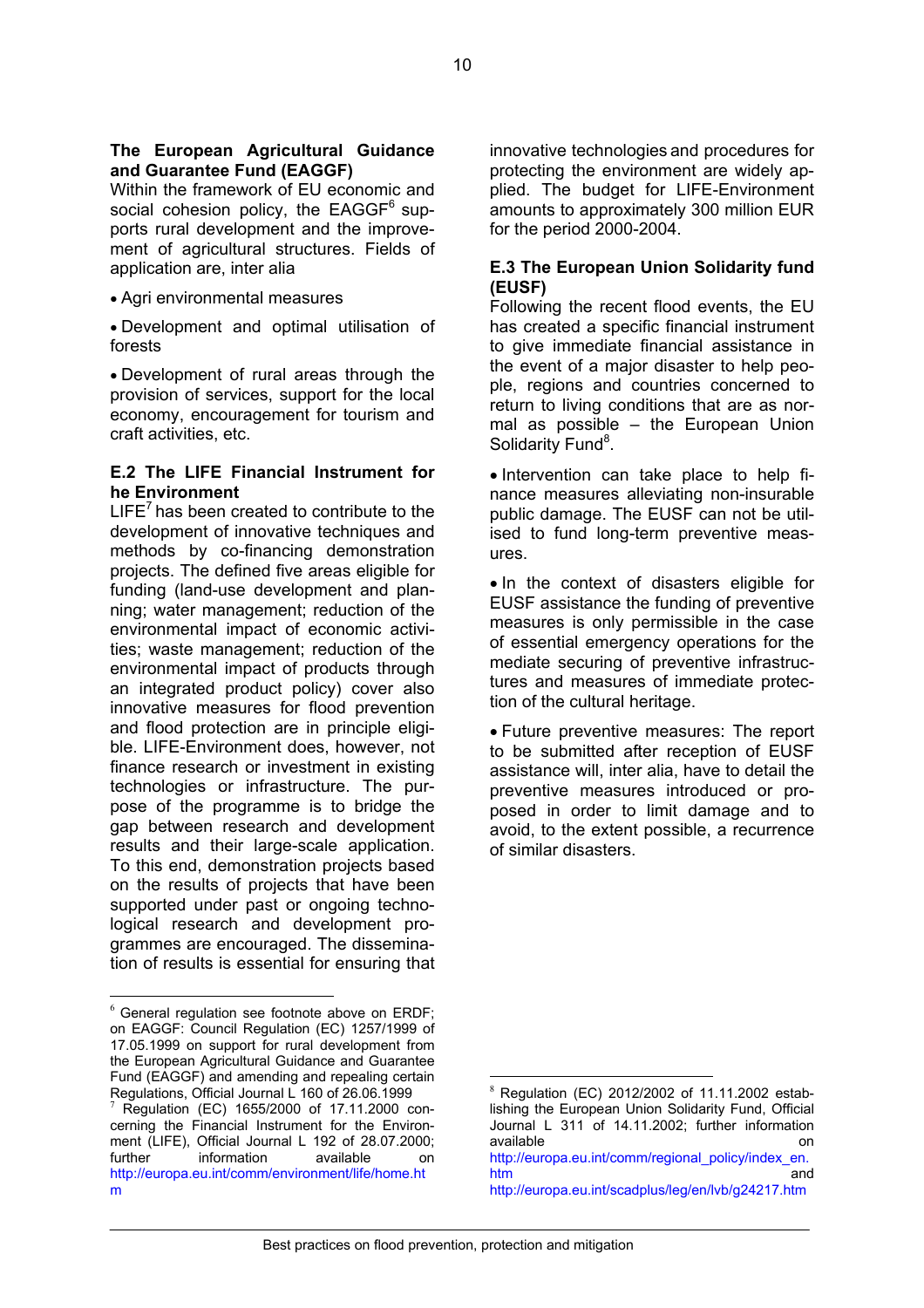### **F. RESEARCH, EDUCATION AND EXCHANGE OF KNOWLEDGE**

#### **Research**

**F.1.** In the Budapest Initiative on' Strengthening international co-operation on sustainable flood management' (30November – 1 December 2002) the Heads of Delegations agreed that the better understanding of the climatological, hydrological, ecological and landscape context of floods is of utmost importance in flood management and especially in the flood prevention strategies.

**F.2.** More research on floods is necessary for a better understanding of effective measures for preventing and managing floods. This research should include modelling and data sharing as well as forecasting. There is a clear need for a better definition of interfaces between different data sources and specific requirements for data exchange. Existing models and modelling practices should be compared by applying and evaluating them within the same river basin.

**F.3.** Structured analyses should review best practice approaches, measures, and experiences to prevent and fight floods. Efforts should focus on forecasting, protection, prevention as well as mitigation during times of no floods. More international co-operation, sharing of experiences and opportunities to learn from each other are needed. Forecasting and early warning systems must be better linked together. Based on information won from these systems, best practice measures should be developed and established. To this end, a strong horizontal and vertical co-operation between stakeholders and different administrative levels will be required.

**F.4.** The management of flooding takes place in the context of continual change in the "drivers" of the flooding system (generation of floods, cause and scale of socioeconomic and ecological impacts). Thus multi-disciplinary research on flood management is necessary to support a variety of activities.

**F.5.** This need is met through national programmes of research and the European level research. The EC funded research between 1986 and 2003 has tackled many issues of relevance to flood management. The number and scope of the projects has increased in the past decade, driven partly by the need to address the real and apparently increasing needs of the citizens of Europe for protection from floods. This research has been set mostly within the context of a broader programme of science on understanding natural hazards and hydrogeological risks.

#### **Education**

**F.6.** Research outputs are of little value to the citizens of Europe unless the knowledge and understanding is implemented in practice. Thus the EC and national research project founders have placed emphasis on the implementation of research project knowledge. All EC Fifth Framework projects and done in the Fourth Framework developed Technology Implementation Plans, which considered how the research knowledge and advances would be developed beyond the timescale of the project. One means of achieving this is the involvement of executive agencies in the project with a programme of pilot testing the research.

**F.7.** The integration of new knowledge into graduate and post-graduate education programmes is essential and facilitated by the strong involvement of university research teams within the national and EC funded research programmes. The International Association of Hydraulic Engineering and Research (IAHR) has formed a loose programme of graduate level studies through short courses offered at a number of European Universities. In addition, the EC promotes Advanced Study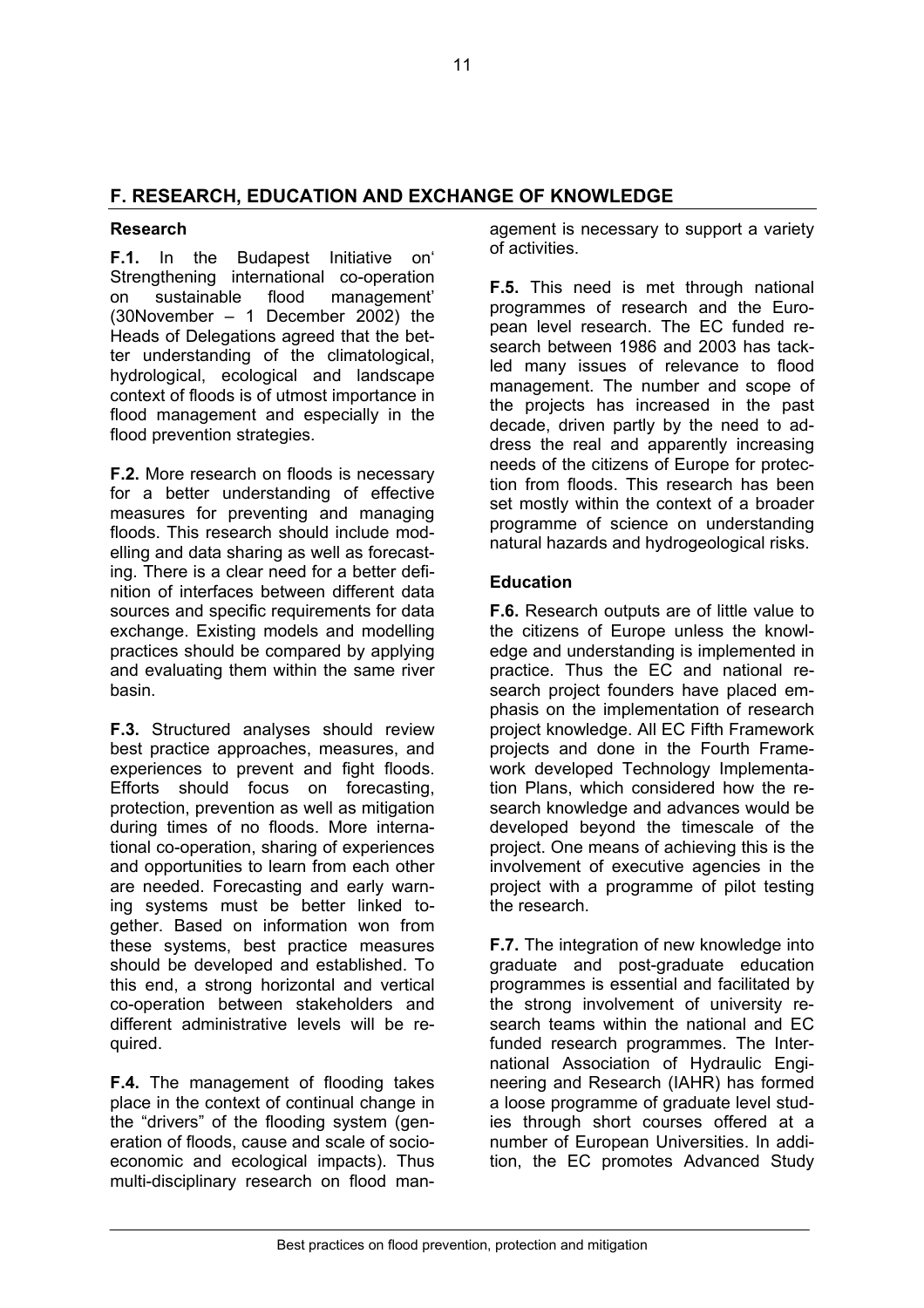Courses (ASC) on a variety of topics with issues of flood management.

**F.8.** Training for professional engineers, scientists, technologists, economists, ecologists, etc. involved in their careers in flood management is much more diffuse, but some professional bodies require an annual programme of Continuing Professional Development (CPD) to be undertaken as a part of registration. There are many CPD courses, seminars and conferences available internationally. Staff of the local authorities, land use planers and rescue services should also be included in training and education programmes.

#### **Exchange of knowledge**

**F.9.** Exchange of knowledge is one of the roles of professional bodies and societies at national as well as at international level. The international membership-based organisations involved in flooding issues include the IAHR, the International Association of Hydrological Sciences (IAHS) and the European Geophysical Society (EGS); these hold conferences on a regular basis and the IAHR maintains an e-mail forum called "rivers-list".

**F.10.** The EC has promoted at least four actions to consolidate and disseminate knowledge on flooding issues from its research programme: River Basin Modelling (RIBAMOD), Risk of Inundation Planning And Response Interactive User System (RIPARIUS), Mitigation of Climate Induced Hazards (MITCH) and Achieving Technology Innovation in Flood Forecasting (AC-TIF).

#### **G. PUBLIC AWARENESS, PREPAREDNESS AND PARTICIPATION**

#### **Awareness**

**G.1.** It is essential that people recognise flooding as part of their environment. Communities must be aware of being at risk. To be aware of a risk means to have recognised it, to know about it, not to forget or to repress it and to take it into account appropriately when acting. If there is no hazard awareness, even incentives will not be of any help. If persons concerned have not yet experienced flooding, knowledge about the risk must be passed on with the help of the flood hazard maps, other information and education.

**G.2.** Knowing about the danger, including all important parameters, such as type of flooding (static, dynamic) as probability, intensity (flooding depth, flow velocity) and extent of impact is a prerequisite. This knowledge must be imparted convincingly on all actors.

#### **Preparedness**

**G.3.** Preparedness is a result of awareness and is based on the necessary information to make the individual recognise his possibilities of action. It includes the

individual planning and preparation of all actions to reduce damage in case of a flood.

**G.4.** The planning of potential actions must be adapted to warning lead time and the acting forces. It is recommended to be prepared even for the worst case. Training is a prerequisite for correct conduct in case of floods.

**G.5.** Well-structured emergency organisation is vital in order to be able to cope with flood emergencies. Evacuation and rescue services prevent casualties. Flood fighting by temporary structures reduces the probability of damage. This type of risk prevention is of great importance for areas with great flood depth.

#### **G.6.** *The UN/ECE guidelines read:*

*(a) To reduce the potential for damage, both the public concerned and the authorities should closely interact. Correct flood warnings and forecasts are important elements for adequate behaviour of the public during flood events. To ensure the commitment of*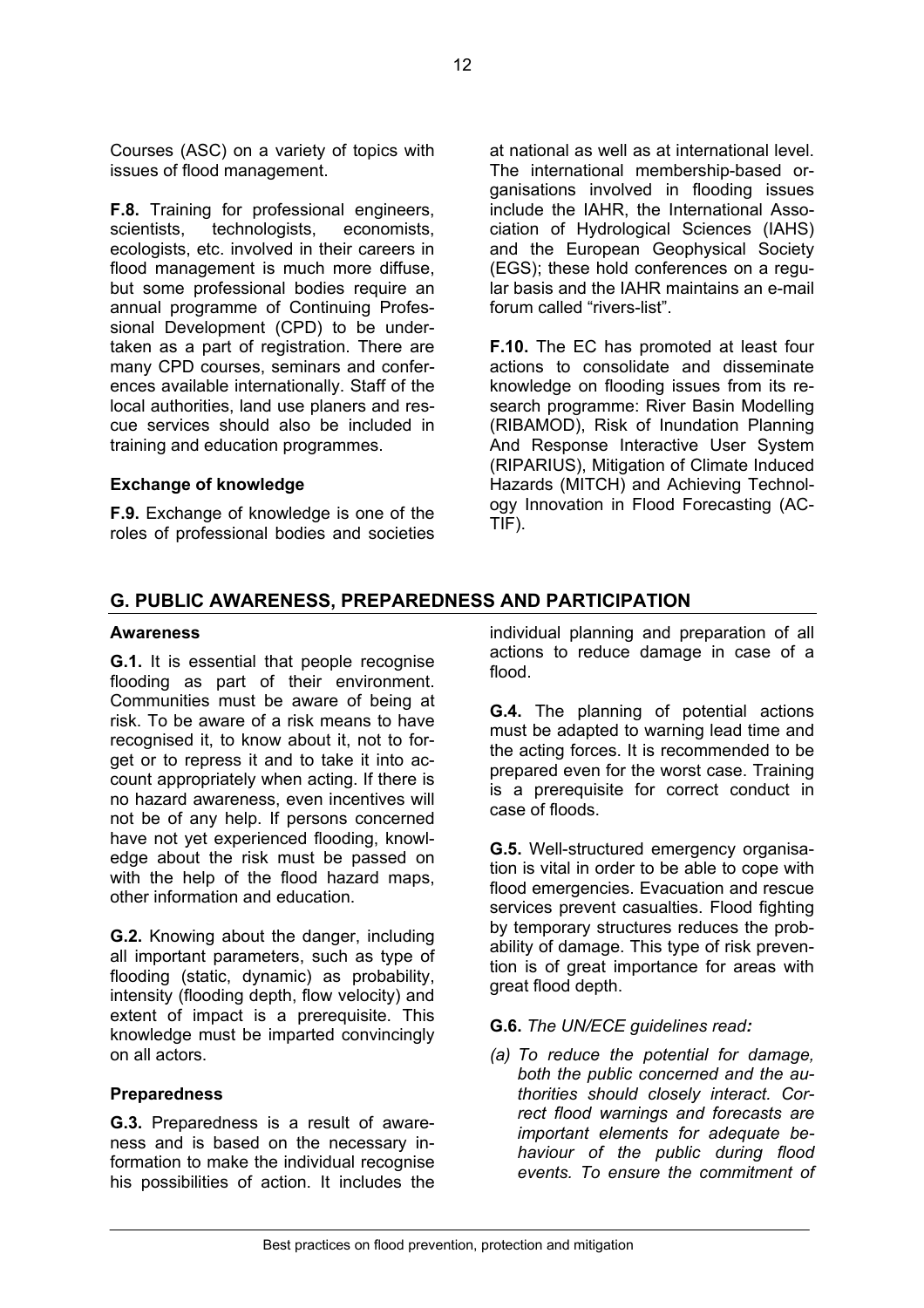*both the authorities and the public, the authorities should develop an information policy that covers risk communication and facilitates public participation in decision-making.* 

- *(b) The public should be informed by the competent authority and/or other appropriate entity that floods are a natural component of the hydrological regime of watercourses. Thus, the public should become aware that there is a need to restrict uses, such as for industrial, agricultural, tourist or private purposes, in areas at risk of flooding to reduce the potential for damage. Information about restrictions construction in flood areas should be easily accessible. Information about risk assessments should be easily understood, for example, clear flood maps and, where appropriate, information based on Geographic Information Systems (GIS) should be distributed.*
- *(c) The public should be encouraged to take their own flood prevention measures and be informed about how to act during flood events. This requires, inter alia, that forecasts and related information are easily accessible and that realtime media coverage is ensured. Media plans should be prepared together with the riparian countries and a citizens' information desk could be useful in some countries.*
- *(d) All envisaged measures concerning flood prevention and protection should be compiled in a comprehensive action plan. Such action plans can cover several years, sometimes up to 15 years. Most measures represent a considerable environmental impact. A sustainable commitment of the public con-*

*cerned is a cornerstone of successful implementation of these plans.* 

(e) *The authorities should ensure that the information concerning flood prevention and protection plans is transparent and easily accessible to the public. The information should be disseminated early and actively, not just on request. It should be accompanied by the envisaged procedures for public participation.*

#### **Participation**

- **G.7.** *The UN/ECE guidelines read:*
- *(a) Public participation in decision-making concerning flood prevention and protection is therefore needed, both to improve the quality and the implementation of the decisions, and to give the public the opportunity to express its concerns and to enable authorities to take due account of such concerns.*
- *(b) All measures linked to public information and awareness raising are most effective when they involve participation at all levels, from the local community through the national government to the regional and international level.*
- (c) *The Convention on Access to Information, Public Participation in Decisionmaking and Access to Justice in Environmental Matters, done at Aarhus, Denmark, on 25 June 1998, gives an extensive framework in which the above recommendations on public participation fit.* This convention on inter alia provides for making environmental information available to the public, for the participation of the public during the preparation of plans and programmes.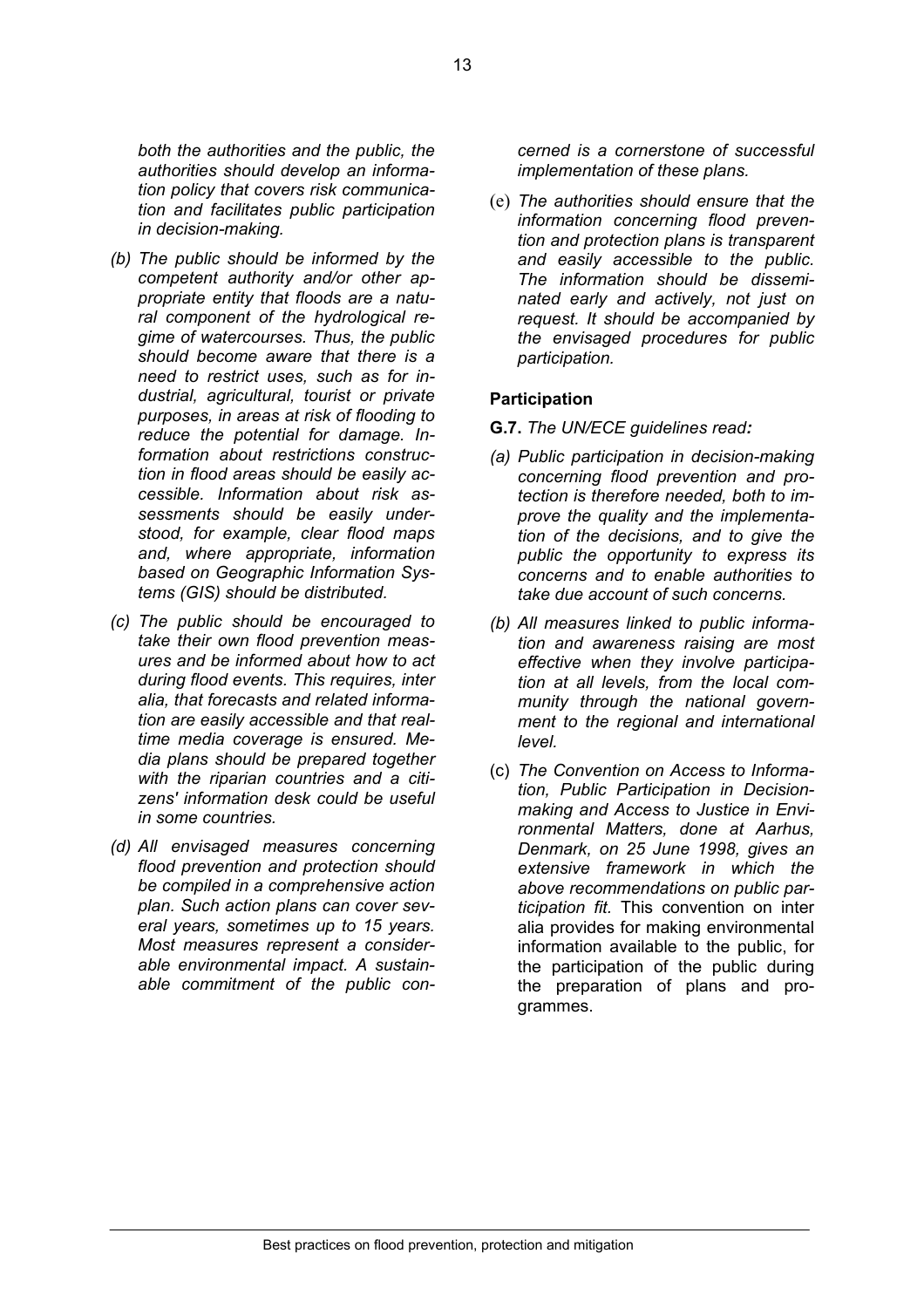# **Part II . BEST PRACTICES**

It is necessary to distinguish between different kinds of flooding and the environmental conditions that contribute to the problem. For instance, there are significant differences between on the one hand sudden flooding in upstream or headwater areas where mitigating risk involves a wide range of innovative small-scale solutions and on the other hand low land flooding where warning periods and the duration of flood events are longer and large-scale measure have to be taken. Therefore, the effectiveness of the best practices described in BH depends on among other hydrological and environmental circumstances.

### **A. INTEGRATED RIVER BASIN APPROACH**

#### **Need of a river basin approach**

**A.1.** Experience has shown that effective measures for flood prevention and protection have to be taken in the level of river basins and that it is necessary to take into account interdependence and interaction of effects of individual measures implemented along water courses.

**A.2.** It is absolutely necessary to organise the water management systems and improve forecasting, flood defence measures and crisis management on a river basin basis, cutting across regional boundaries and country borders. This will be done in co-operation with the relevant organisations in the fields of hydrology and meteorology, mitigation planning, river control, civil protection and crisis management units.

### **Need of an integrated approach**

**A.3.** For flood prevention, protection and mitigation, a good combination of structural measures, preventive measures and operative measures during flood events are necessary: building codes and legislation to keep structures away from floodprone areas, appropriate land use, adequately designed floodplains and floodcontrol structures planning, mitigation, early-warning systems, correct risk communication and preparedness of the populations how to act during floods. In some cases even relocation of extremely endangered activities and buildings may be advisable. Development of preliminary flood protection strategy should include respectively evaluation of associated costs, technical feasibility assessment, environmental impact assessment, social acceptability and thus in a sustainable way by taking a river basin integrated and long term view, probably of the order of 50 or 100 years.

**A.4.** The Water Framework Directive, and the 11 water-related Directives associated to it, could be considered as a support to implement a floodplain regulation in the development of River Basin Management Plans, based on an as good as possible ecological and chemical status of wetlands and floodplains.

**A.5.** The reduction of flood risks has to be based on the principles of solidarity and precaution by not passing on water management problems, and not passing on administrative responsibilities.

**A.6.** There is a need for interdisciplinary co-operation at all government and local levels for a co-ordination of sectoral policies regarding environmental protection, physical planning, land use planning, agriculture, transport and urban development, and a co-ordination regarding all phases of risk management: risk assessment, mitigation planning and implementation of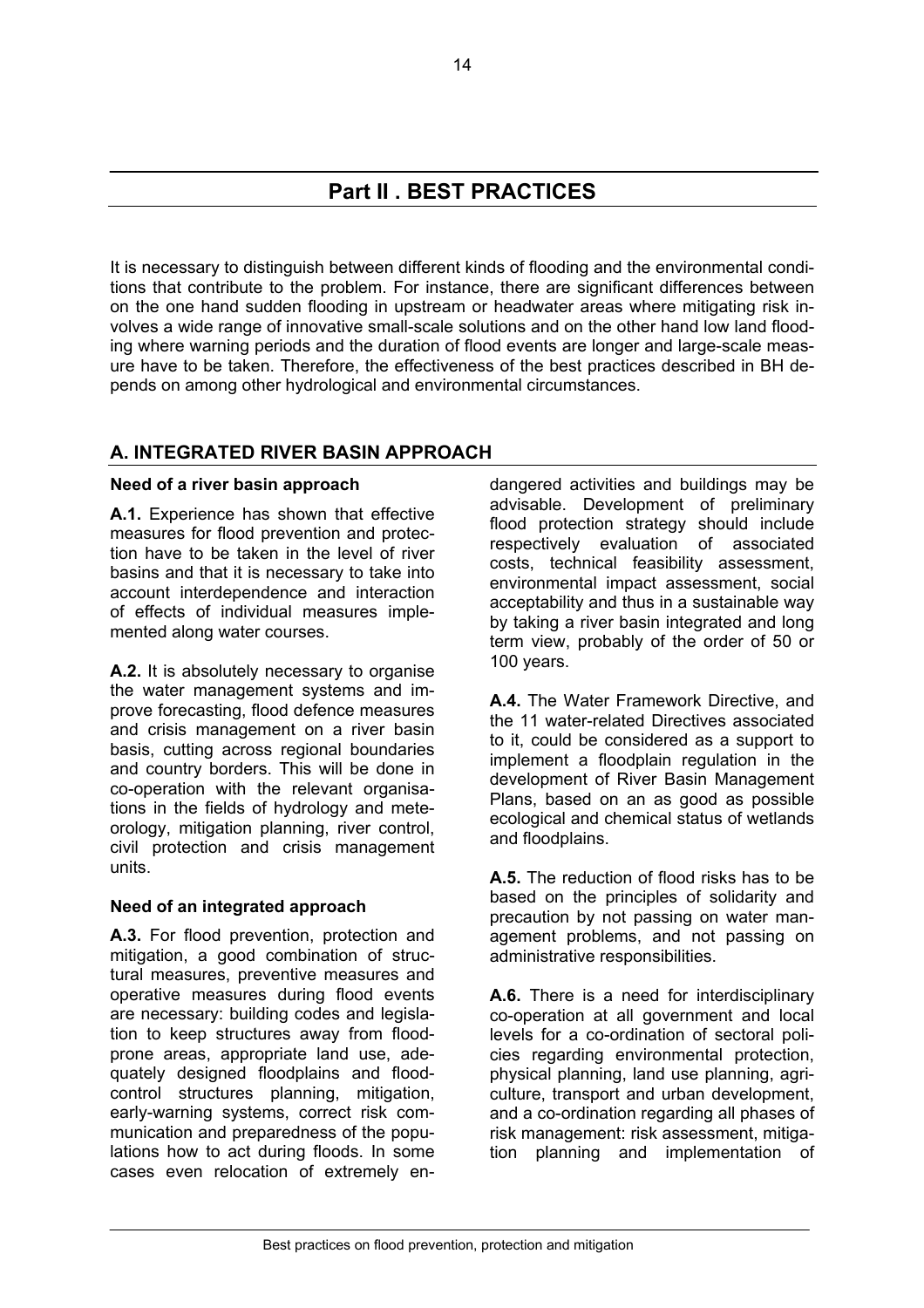measures. Therefore, a holistic approach is necessary throughout the river basin.

**A.7.** This would contribute to the implementation of a holistic approach with increased knowledge about responsibility, function and capacity of the concerned parties, better understanding, and a better support for decision making.

**A.8.** Societal developments and expansion of water management policy demand new knowledge including new insights into social studies, spatial planning and public administration. In this way, societal and administrative aspects, in addition to technological solutions, can be investigated and the social support for the solutions can be assessed in advance.

#### **Need of an integrated and comprehensive action plan**

**A.9.** All envisaged measures concerning flood prevention and protection should be compiled in a comprehensive action plan covering up to several decades. An integrated action plan for reducing flood damage must:

- (a) draw long-term conclusions for preventive action in water management, land use, settlement policy and finance,
- (b) define the scope of responsibilities in the flood protection system at levels of the government and local administration, responsibilities of public (individuals) and business companies.

Such a plan is a tool which:

- (c) ensures permanent and integrated planning of functions and use of the river basin,
- (d) specifies principles for its organisation and co-ordinates investment activities and other activities affecting the river basin. It should also form conditions for ensuring permanent harmony of all natural, civilisation and cultural functions in the basin.

**A.10.** An effective co-operation between state authorities, the communities, water

regulation enterprises and other interested parties, for example by creating a local water commission, is more than needed for a regional co-ordination and the implementation of a holistic approach.

#### **Need of international and transboundary co-operation**

**A.11.** Strengthening international cooperation aiming at securing a sustainable future for the river basin, especially in terms of shared approaches to river basin management, preparation of risk analyses and flood forecasts at transnational level, improving the co-ordination of the existing forms of assistance<sup>9</sup>, sustainable use of biodiversity, are one of the components of an anticipatory approach.

**A.12.** Progress has been achieved by existing river commissions in developing joint strategies involving aspects of regional planning and land use regulation. The objective of an international co-operation is to develop joint documents specifying strategies and action programmes aimed at improving protection against floods.

### **Need of financial instruments**

**A.13.** Relevant projects could financially be supported from programmes and funds of European Union, such as Common Agriculture Policy, PHARE Cross Border Cooperation (CBC), INTERREG, European Regional Development Fund, Special Action Programme for Agriculture and Rural Development (SAPARD), EU solidarity fund or LIFE, however, actions of individual co-operating countries and sectors have to be co-ordinated.

**A.14.** A financial instrument that can both reduce the financial risk for individuals, enterprises and even whole societies and increase the awareness of being at risk, is flood insurance.

<span id="page-14-0"></span> 9 Mainly among the organizations responsible for the emergency operation of the defenses and organizations responsible for civil protection as well as aid organizations.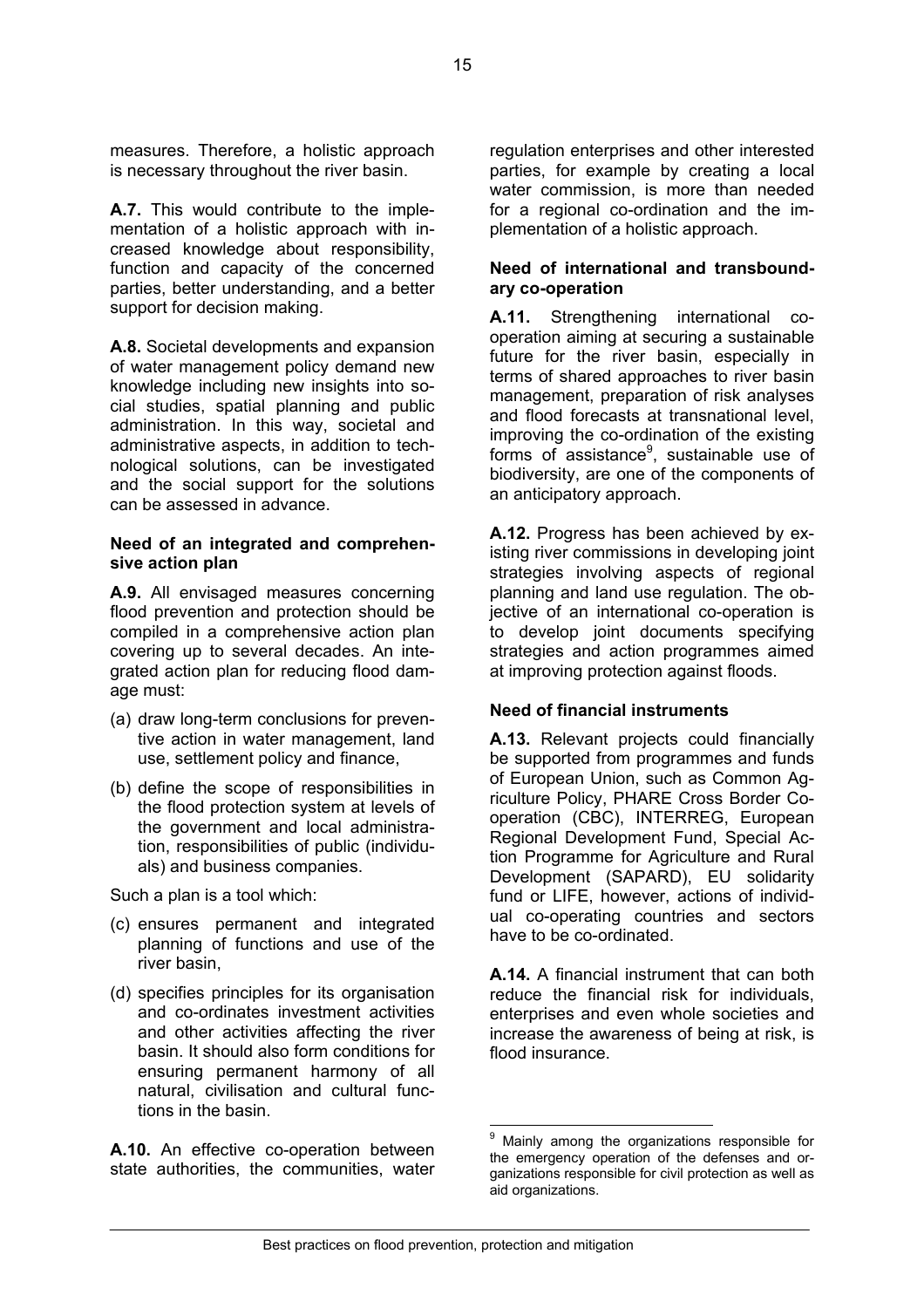**A.15.** The establishment of national funds could be considered to partially cover damage of floods.

### **B. PUBLIC AWARENESS, PUBLIC PARTICIPATION AND INSURANCE**

#### **Public awareness**

**B.1.** It is the personal responsibility of anyone who lives and works by or on the river, and broader in the potential flooded area, to adapt his use of the water and all activities to flood risks. So, every one must know the risk and take it into account appropriately when acting.

**B.2.** Problems associated with floods are often not sufficiently recognised and acknowledged. Communication plan to offer individuals an understanding of the nature and scope of these risks should be developed. Regional and municipal authorities will see to its continued and permanent implementation at the regional and local level in order to involve owners and administrators of properties, including organisations at levels of regions, districts, municipalities or individuals, and enable them to take preventive and protective actions by themselves and offer their opinions about the implementation of preventive measures for reduction of flood damages.

**B.3.** All measures linked to public information and awareness raising are most effective when they involve participation at all levels. Public participation in decisionmaking is a cornerstone of successful implementation of integrated and comprehensive action plans, both to improve the quality and the implementation of the decisions, and to give the public the opportunity to express its concerns and to enable authorities to take due account of such concerns.

### **Public participation**

**B.4.** The authorities should ensure that the information concerning flood prevention and protection plans is transparent and easily accessible to the public. This can achieve by:

- (a) Flood hazard maps point out areas at risk and are necessary for planning. Maps must be easily readable and show the different hazard levels. They are necessary for the co-ordination of different actions. They are a planning tool and ascertain that all actors have the same information on spatial extend of a certain hazard. Flood maps should be used for the reduction of damage potential by integrating its outputs into spatial planning and emergency planning. Both type of utilisation requires that the flood hazard / zoning / risk maps should include the worst-case scenario as well.
- (b) Information based on Geographic Information Systems (GIS) should be widely diffused and explained. Media plans should be prepared following an agreed procedure.
- (c) Information and education must keep alive flood awareness. Flood marks placed in the communities and landscape remind the public of the danger and helpful for those not used to read maps. Citizens 'information desks, risk education in schools, flood marks on buildings and signs are also proved to be very helpful in many cases.
- (d) The information should be disseminated early and actively, not just on request and be accompanied by the envisaged procedures for public participation

**B.5.** The public should become aware that there is a need to adapt or even restrict uses, such as for industrial, agricultural, tourist or private purposes, in areas at risk of flooding to reduce the potential for damage. It will be essential to outline the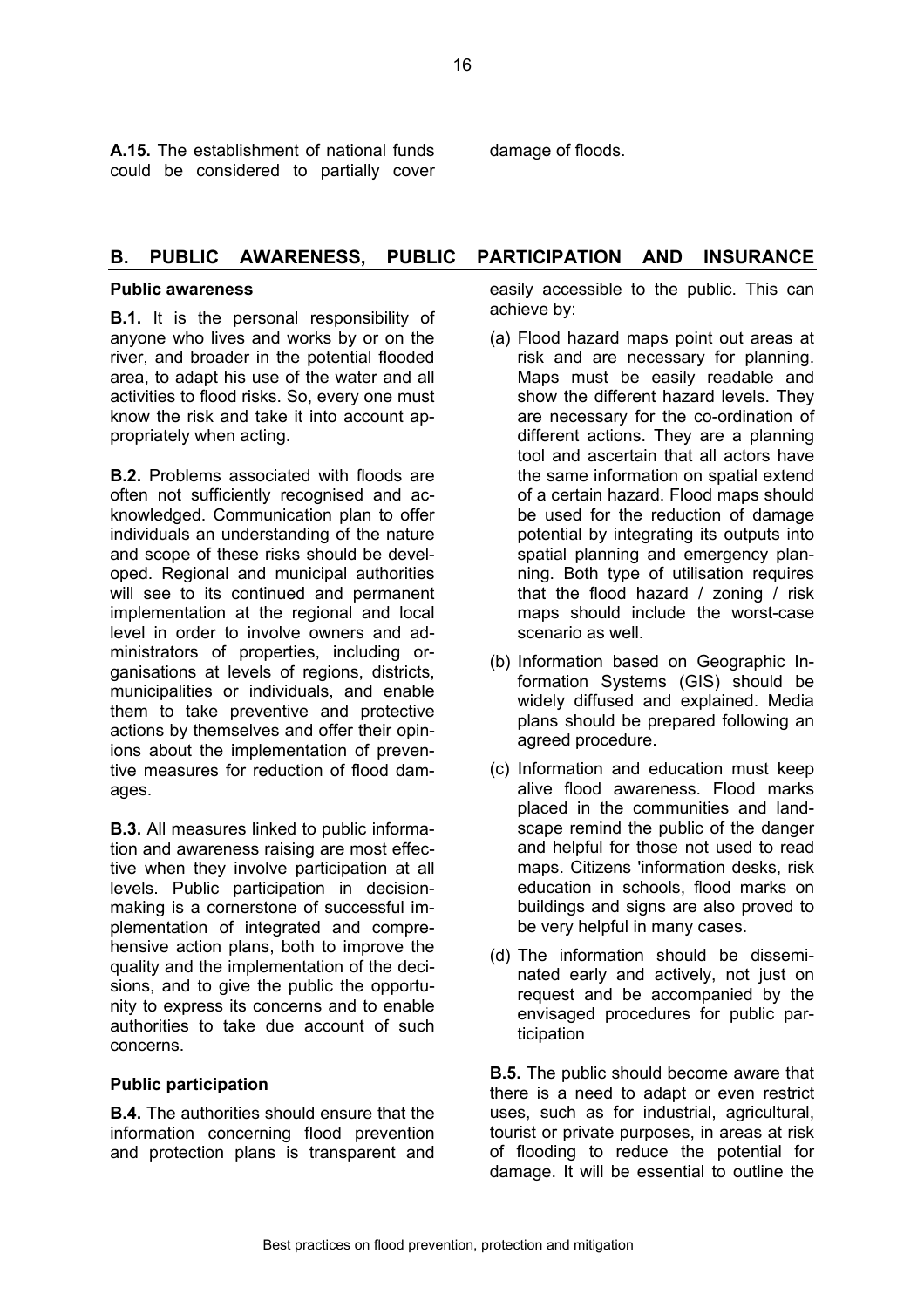likelihood of flooding and possible weak links in each flood protection measure and therefore increase the awareness of persons potentially at risk.

Information about special measures required and restrictions on construction in flood areas should be easily accessible and easily understood. Competent authorities should therefore provide information on natural risks to be used in the context of real estate transactions, whether for sales or rentals.

**B.6.** The public should be encouraged to take their own flood prevention measures and be informed about how to act during flood events to protect oneself and one's belongings. Practical guides for private individuals and municipalities should be published and disseminated on how to behave in that way. Moreover, in areas that are particularly threatened by flooding, a specific preparedness to alert, rescue and safety measures should be planned and implemented at all levels by maintaining regular basic and continuous ongoing training actions and a constant information strategy. This requires also that forecasts and related information are easily accessible and that real-time media coverage is ensured.

#### **Insurance**

**B.7.** Besides public and individual measures, insurance can be an important factor in increasing the awareness and reducing the financial risk for individuals, enterprises and even whole societies where natural hazards are concerned. Proper insurance can considerably mitigate the effects that extreme events have on them and can prevent them from being ruined.

**B.8.** One very important contribution the insurance companies can make towards loss reduction is to raise the willingness of home and business owners to defend their property against flood damage. At a first glance, insurance may not seem to enhance this willingness. On the contrary, being insured makes people themselves believe to be less vulnerable, and, as a

consequence, usually less concerned, often somewhat indifferent and sometimes even welcoming the destructive event. While the latter observation is not necessarily widespread it is certainly far from being absent. With adequate incentives, however, insurance is a powerful means of motivating the insured to take measures aimed at loss reduction. Incentives can be an increase of premium or deduction of refunds in case certain precautionary measures are not implemented. The goal is to reduce the vulnerability of objects located in flood exposed areas by adequate measures.

**B.9.** With prior risk inspections, but also with post-event appraisals, insurance companies make a contribution to better arrangements so that future events will be less harmful. Finally, they contribute – through publications, seminars and lectures – towards education and towards creating awareness among the public, the decision makers and the technical experts.

**B.10.** Various countries have already established insurance schemes for this type of hazard, some in the form of insurance pools, others on an individual basis. The types of contract range from obligatory to completely voluntary coverage, and from all-risk policies to flood-only policies. There are advantages and disadvantages in all these concepts and none can be declared the best. It is certainly advisable, however, to offer multi-hazard packages, thus combining the flood risk with other risks such as earthquake, landslide, windstorm, hail, subsidence, snow-load, etc. to avoid adverse selection.

**B.11.** Parallel to the primary insurers that need risk zoning for the purposes of acquisition and designing a premium structure, re-insurers – as part of their service to the primary insurance companies and in the interest of their own business – need hazard zoning to calculate the expected losses that the insurance industry might face as the result of an extreme event threatening a company's existence. A co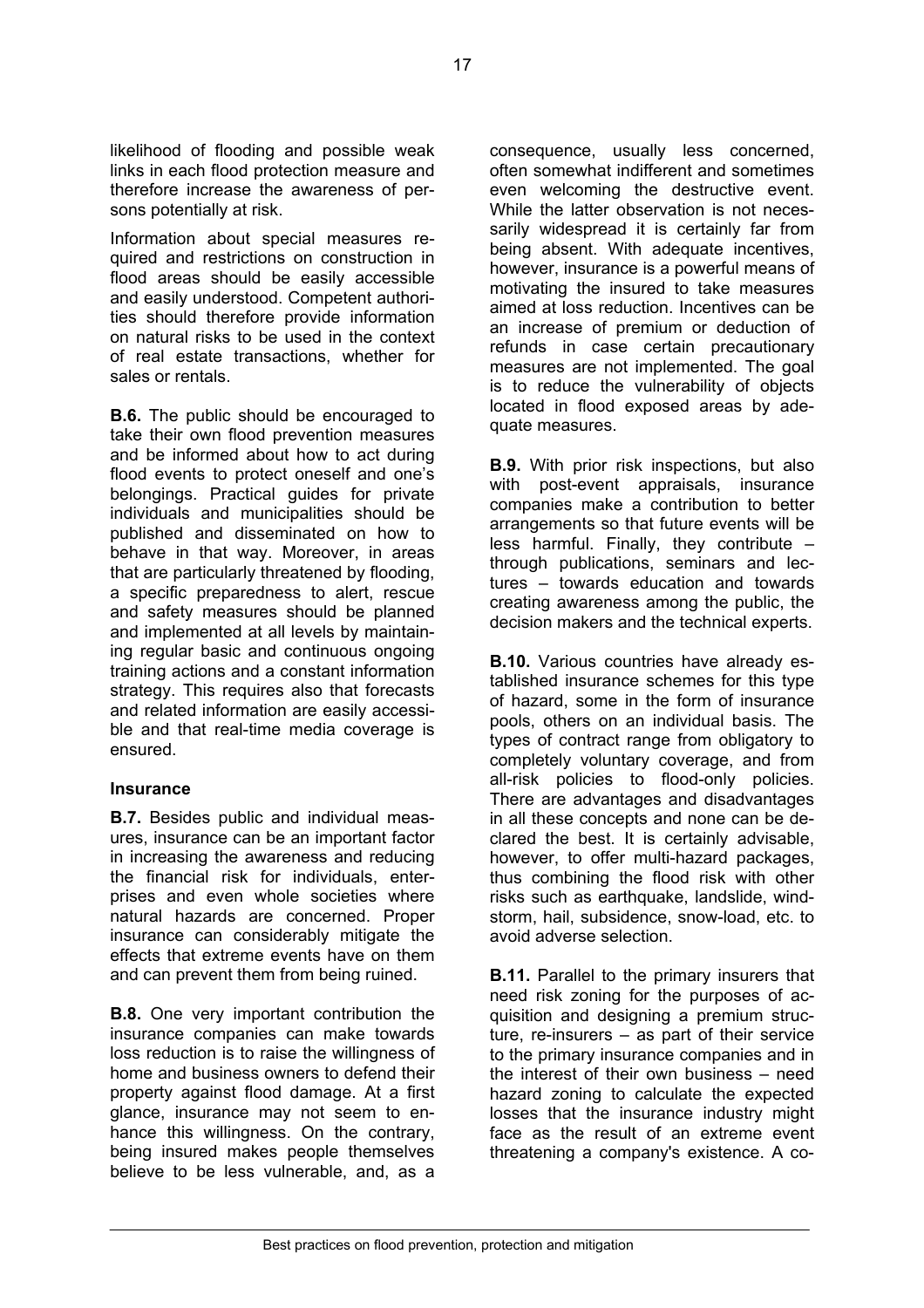operation with the competent state and municipal authorities is advisable.

**B.12.** Credit institutions should use flood plan mapping or zoning to verify their rates

of interest and lower the rates if buildings are enforced effectively against flood damages.

#### **C. RETENTION OF WATER AND NON-STRUCTURAL MEASURES**

**C.1.** Every cubic meter of water not drained away immediately to the next body of water is a gain for the water regimen and it also takes away some of the burden in floods.

**C.2.** The storage effect of vegetation, soil, ground and wetlands has an important mitigating effect particularly in minor or medium-scale floods. Each of these storage media is capable of retaining certain quantities of water for a certain length of time. A large natural storage capacity provides slow rises in water levels and comparatively minor floods. Retaining water on the natural media should have priority over swift water run-off. In some cases, in the event of heavy and lasting rainfall, natural storage impact is less relevant as regards the reduction in flow, but is still extremely beneficial when it comes to reducing sediment yield.

**C.3.** A strategy to manage floods in an ecological manner should be based on improving river basin land-use, prevent in rapid run-off both in rural and urban areas, and improving a transnational effort to restore rivers' natural flood zones. It tends to reactivate the ability of natural wetlands and floodplains to alleviate flood impacts. Besides flood mitigation, this leads to ecological benefits in the form of maintaining biodiversity, often recharging underground aquifers and cleaner water for drinking, areas for recreation, opportunities for tourism and so on.

#### **The main preventive non-structural measures should be to:**

**C.4.** Conserve, protect effectively and, where possible, restore vegetation and forests in mountainous areas, riparian woodland and meadows.

**C.5.** Maintain and expand the forest population in the river basin by semi-natural reforestation, particularly in mountain and hilly ranges.

**C.6.** Conserve, protect effectively and, where possible, restore degraded wetlands and floodplains, including river meanders, oxbows, and especially reconnect rivers with their floodplains. The maintenance of the vegetation edging a waterway is however necessary in a way that is both respectful of the wealth, biodiversity of these environments, and effective against the risk of flood damage.

**C.7.** Improve land reclamation including reducing the drainage of the landscape, reversing the straightening of watercourses and bank reinforcement: "let rivers spread". All work relating to draining swamp lands and drying damp and unsanitary land shall be considered as contrary to the objective of flood prevention.

**C.8.** Reclaim former flood plains and lakes, when possible, for example by relocating dykes, opening natural levees by creating inlets at the deepest terrain sections, in order to reincorporate these areas as natural retention areas into the discharge dynamic.

**C.9.** Discharge excess water into natural and artificial flood retention areas (which will, in principle, only be used temporarily) in a controlled manner rather than to let water take its course.

**C.10.** Ensure land uses that are appropriate to areas prone to flood and erosion, enhance soil conservation by avoiding excessive soil compaction and erosion,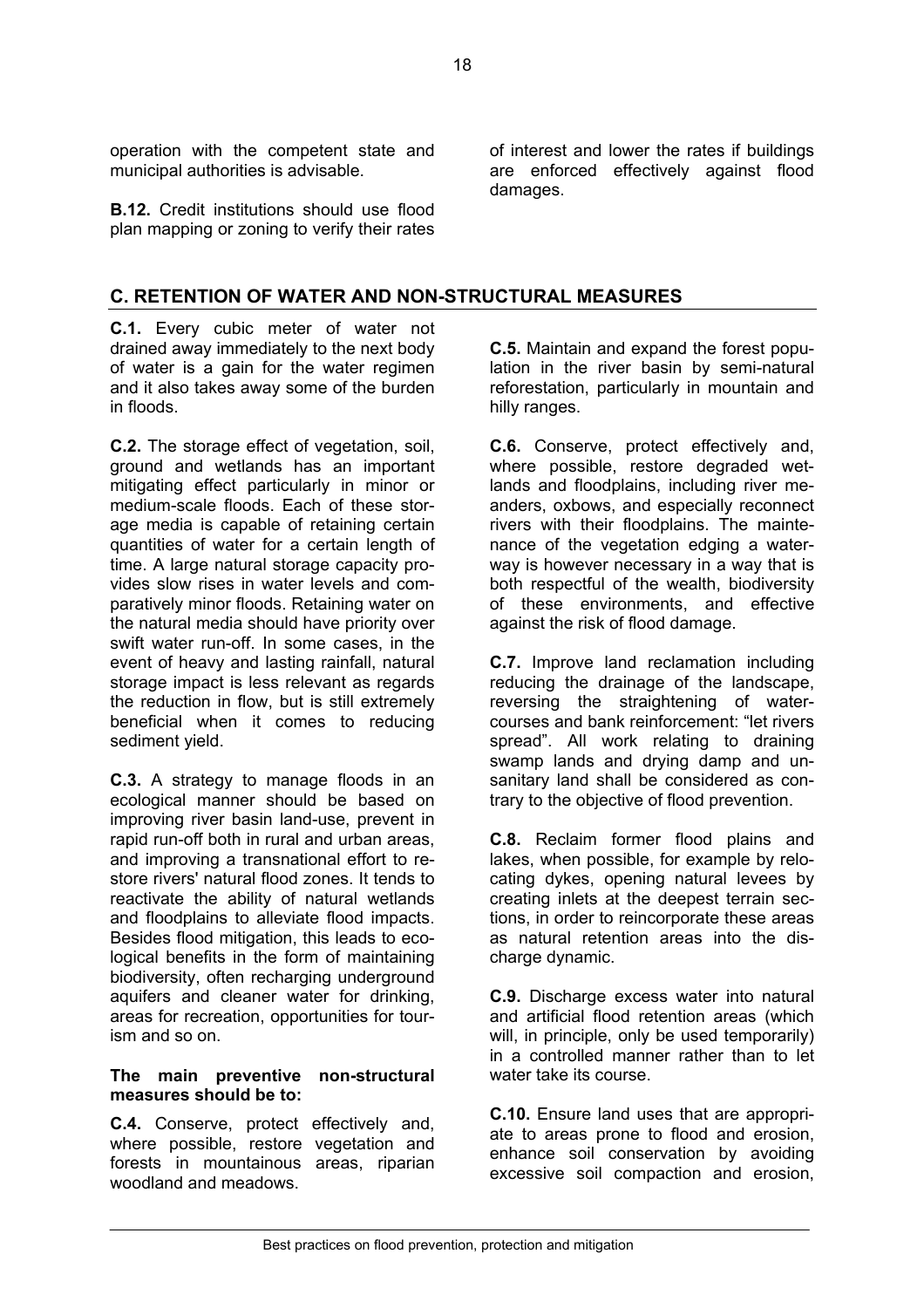develop a network of agricultural roads and practices such as contour tillage which would take into account water retention objectives and ecological requirements, and change the vegetation cover (grassing of river banks and flood plain areas, convert arable land into pastureland). This leads at the same time to a reduction in nutrient and pesticide input into rivers.

**C.11.** Develop manageable flood polders, which should preferably be used as extensive grassland or to restore alluvial forests, at selected locations of former floodplains to lower flood peaks.

**C.12.** Increase the flood conveyance capacity of the flood bed in the middle and lower river sections where natural slope of the river is too little by making every possible effort to dismantle manmade obstacles of flow, by encouraging appropriate land uses, e.g. rehabilitation of pastures and mosaic type floodplain forests in the floodway, by creation of bypassing channels in the flood bed (where possible and if necessary), by increasing the flow capacity of bridge sections.

**C.13.** Measure the effectiveness of actions on flood wave run-off, particularly dyke relocation and the development of flood polders.

**C.14.** Limit soil sealing as part of urbanisation (e.g. built-up land in residential areas and on industrial and business estates, and the construction of traffic routes and areas). Unsealing measures promote rainwater infiltration. Indeed, floods can be caused by river overflowing but also by high rain intensities over the city combined with inappropriate sewer systems. Special

attention should be taken to the drainage of rainwater, for instance the capacity of the sewer systems of major cities. A specific risk assessment and a feasibility study might be needed to define the design sewer system protection level, taking into consideration possibilities of rain water re-infiltration, de-coupling of waste water and rain water drainage systems, and the augmentation of storage capacities within the drainage system.

**C.15.** Follow in each case, a holistic approach to take due account of the whole catchment area. In some river basins, this should be applied particularly to technical structures designed to manage water flow in retention areas and their operation. The management of these retention areas should not exclusively serve the purpose of local flood reduction but also flood reduction in the whole affected area. Organisational schemes in accordance with this goal are to be developed.

**C.16.** Develop and improve new programme of enticement measures, which could become mandatory if necessary, in the form of concerted action programmes aimed at: developing artificial flood retention areas or polders, limiting or prohibiting agricultural practices which could cause land erosion and accelerate the flow of surface runoff, limiting soil sealing in urban areas, and enabling to acquire threatened property or expropriation due to major natural risks endangering human life.

**C.17.** Economic disadvantages, beyond a certain level, suffered as a result of measures against flooding or erosion may be offset by providing compensation schemes as well as terms and condition of use.

### **D. LAND USE, ZONING AND RISK ASSESSMENT**

**D.1.** In Nature, there is no flood damage. Floods only lead to damage when uses by human beings are detrimentally affected. The more intensively and the less suitably the flood basin is used, the greater the potential for damage and then the actual damage when the flood occurs.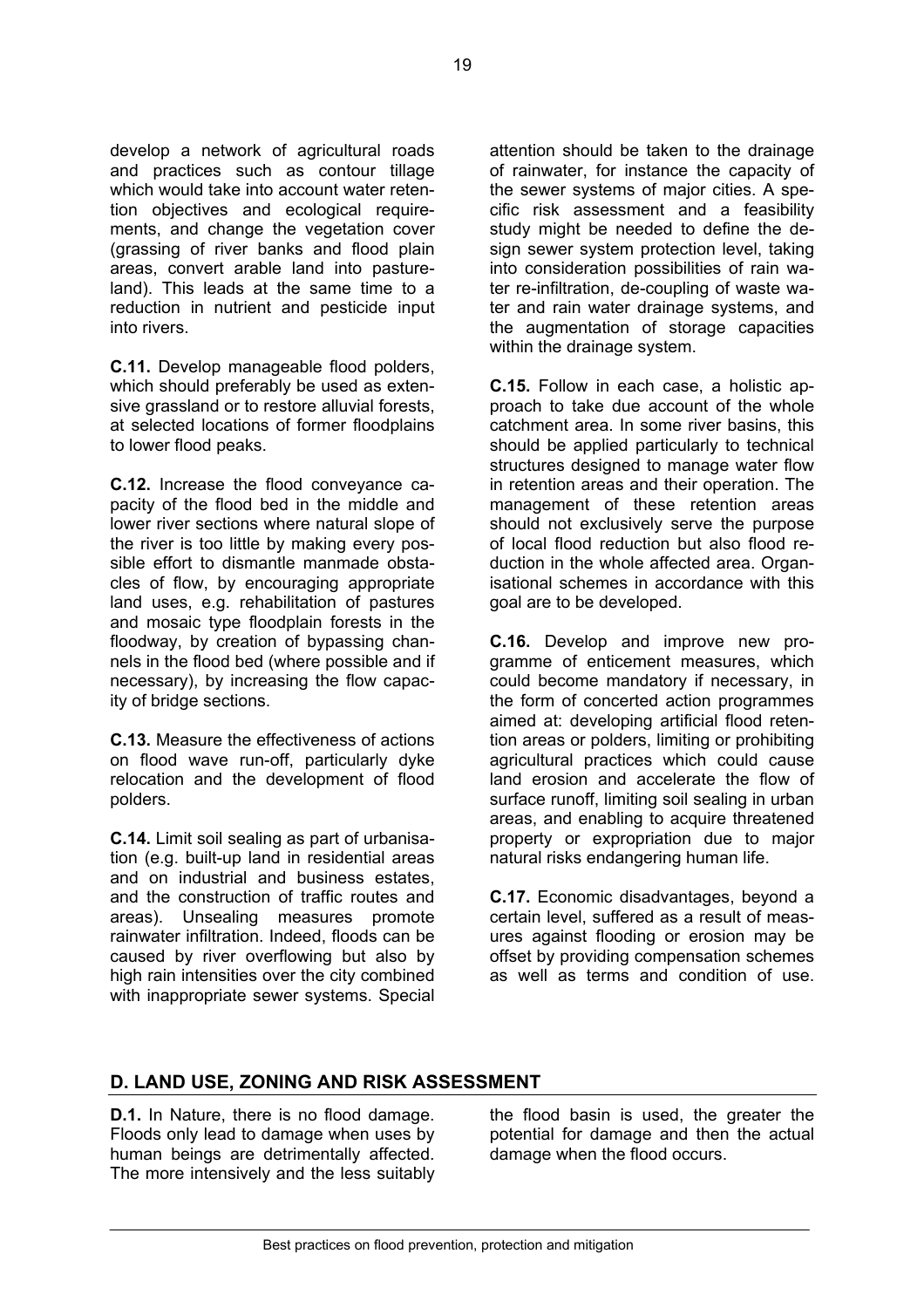**D.2.** The water management policy and spatial planning efforts in the long run must concentrate towards attaining an equilibrium stage between economic development and urbanisation on the one hand and the needs to allocate more space to water for flow retardation and water retention on the other hand – space that must be earmarked now. The exigencies of flood prevention must become one of the guiding principles in spatial planning.

#### **Risk assessment means:**

**D.3.** Improve knowledge concerning extent and evolution of floods and water related problems<sup>10</sup>, simulate different high water incidences, study and compare zoning scenarios, and integrate this risk assessment, via identification and mapping of hazards $11$  and high-risk areas into landuse, emergency and rescue planning policies. Simultaneously, this would allow to assess effectiveness, thus priority. of the flood protection measures along the whole longitudinal profile of a river, in view of informing the frontage population of the potential risks including remaining risks that occur, for example, as a result of a dam break, ice-jams or dyke break.

#### **Preventive land use means**

**D.4.** When identifying and designating areas prone to flooding, it should be borne in mind that they may require multipurpose and/or cross-sectoral action such as flood protection, nature conservation and protection, protection of specific habitats and protection of sources of drinking-water supply. It is, therefore, necessary to consider everything that is in need of protection.

**D.5.** Immediate flood plains should be identified and designated by law as priority sites for flood retention or to restore, as far as reasonable, mobility to waterways. The purpose is to discourage protective bank construction, embankments, impoundment and undermining, constructions or installations and, in general, any construction or works likely form an obstacle to the natural flow of waterways that cannot be justified by the protection of densely populated areas.

**D.6.** Stopping building development in the immediate areas at risk of floods, landslides or dam failures if an unacceptable risk to human lives or material damage exist, should be regulated. Exceptions should be restricted to those uses which are of stringent necessity. Adapting uses to the hazards in the potential flood plains (dyke or dam-protected areas) in order to minimise the damage potential. Monitoring the building development in these areas and publishing the results in comparison with the former situation should be realised regularly.

**D.7.** Major installations, works, construction work and hazardous or hazard-prone activities and uses in designated areas should be subject to administrative permits or authorisations. Adaptation requirements, restrictions and prohibitions should be based on among others risk assessments. Moreover, incorporation of an activity may not impede the retention, storage or drainage of water in the catchment area and should be guided by the underlying principle that water-related problems may not be passed downstream or from one part of the river basin to another.

**D.8.** Vulnerability diagnoses should be generalised to existing industrial and commercial companies, real estate development managers, drinking water production or water treatment facilities, farms, etc located in flood-prone areas in order to assess the consequences of high-water incidences and to propose measures enabling their reduction, produce flood emer-

<span id="page-19-0"></span> $\overline{a}$  $10$  E.g. risks related to frequency and intensity of flooding, rising groundwater tables, erosion, debris flow, mass deposition, landslides, ice flows, pollution, etc.

<span id="page-19-1"></span> $11$  The flood hazard maps include historic as well as potential future flood events of different probability, illustrating the intensity and magnitude of hazard in a selected scale and are at the basis of considerations and determinations in land use control, flood proofing of constructions and flood awareness and preparedness.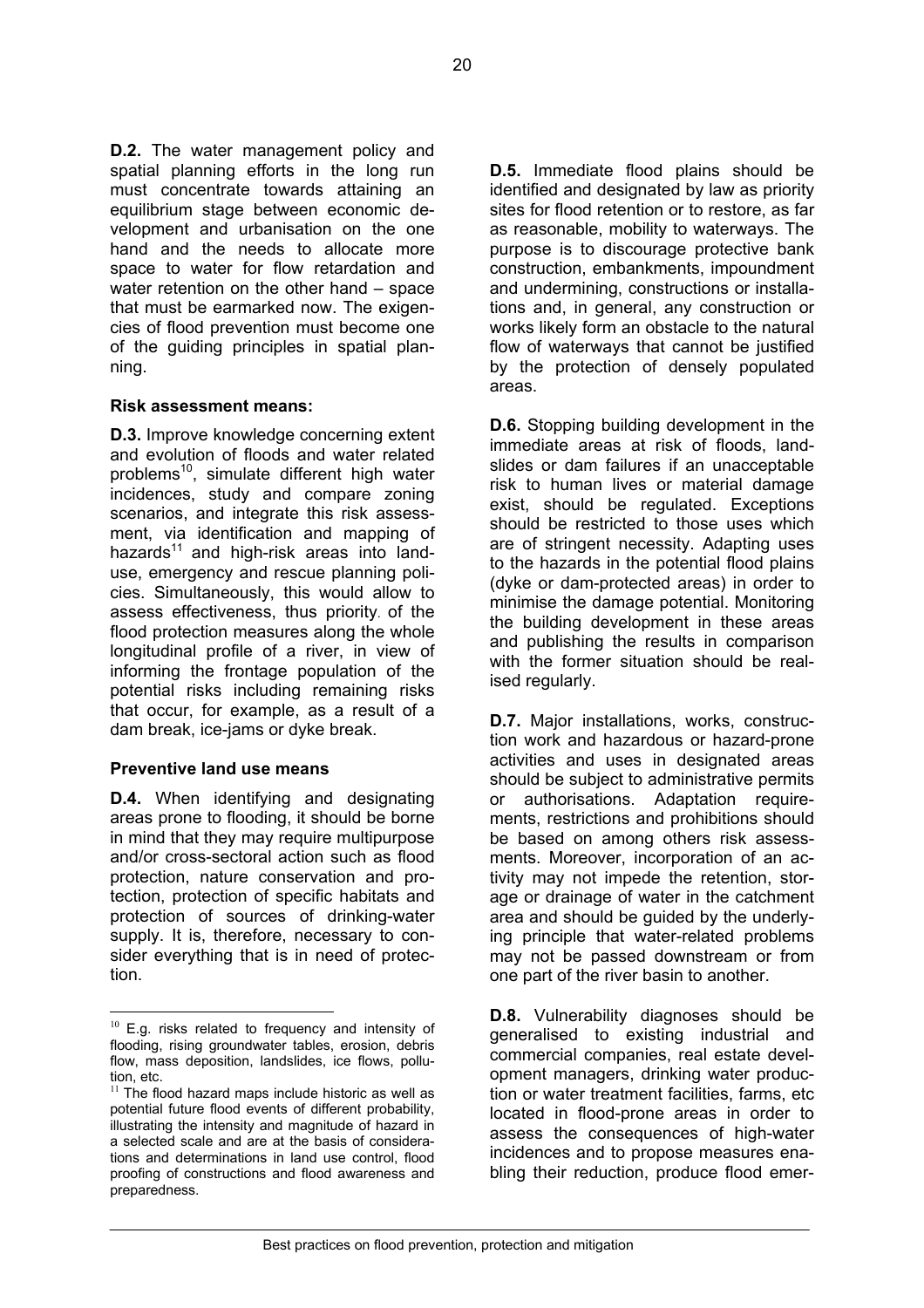gency plans and develop the preparedness to the risk by training exercises.

**D.9.** The most sensitive establishments, such as buildings, facilities and installations whose operation is fundamental to civil safety, defence or maintaining public order, or whose failure presents a high risk to humans or presenting the same risks due to their socio-economic importance, must be implemented on the nearest norisk-prone areas. Only activities that are inextricably tied to the water management system or cannot be implemented elsewhere for reasons of important societal interest should be permitted.

**D.10.** If, after an integrated assessment, a decision is made that has adverse consequences for (future) safety or exacerbates water-related problems, the measures that are required to keep the water management system in working order and offset the adverse effect of the measure under examination must be identified. The costs of these measures will in principle be borne by the initiator of the proposed activity.

**D.11.** Existing constructions at risk of flooding should be made flood $compatible<sup>12</sup>$  for all water-related prob $lems<sup>13</sup>$ . In many cases construction and reactive measures, with economic justification, can contribute more to damage reduction than all the natural water retention measures and technical flood protection together. In potential flood plains, the forward planning and approval stages of further construction work should take account of new and relative construction methods that incorporate the need to maintain space for water and address water-related problems. Thus could finally lead to establish mandatory construction standards for flood risk area.

 $\overline{a}$ 

**D.12.** Identify and reduce the vulnerability of existing infrastructures and all networks located in flood-prone areas (water supplies, energy systems, transportation and communication networks, public facilities, etc), and particularly transport network which may suffer massive interruptions or hinder the evacuation and the arrival of emergency services.

<span id="page-20-0"></span> $12$  Raising floors, moving the most vulnerable equipment(indoor heating, power and telecommunications systems, electrical and computer installations etc), selecting the appropriate materials for the

<span id="page-20-1"></span>flood contingency, making cellars waterproof etc.<br><sup>13</sup> Flooding, rising groundwater tables, sewage network disruption, erosion, mass deposition, landslides, ice flows, pollution, etc.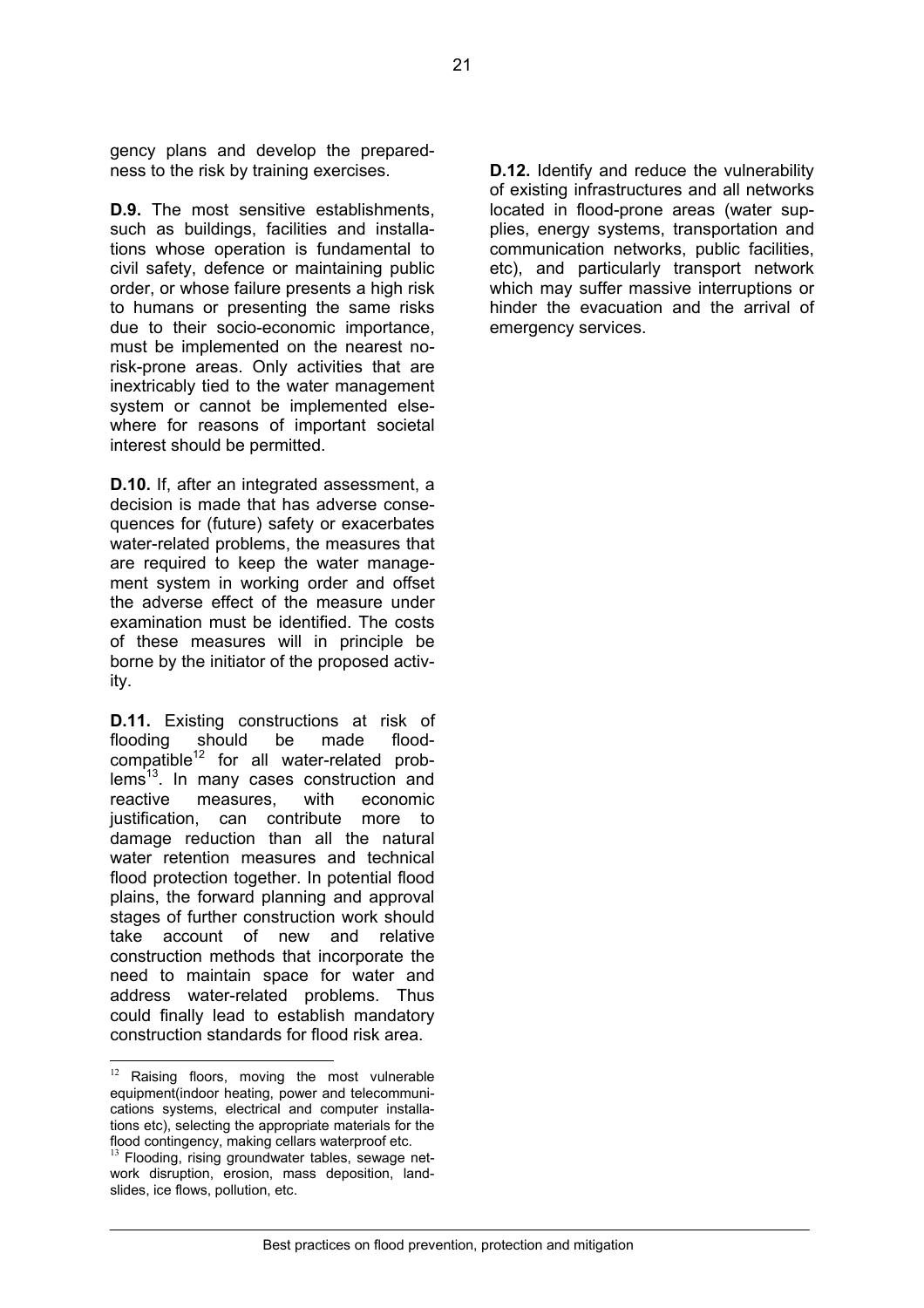### **E. STRUCTURAL MEASURES AND THEIR IMPACT**

**E.1.** Flood events of the recent past have shown the vulnerability of the flood protecting structures and that of the emergency organisations in some cases. Examples vary in a broad range. Some practice shows that in those cases where flood defences were developed to withstand the 1/100 years floods, simultaneously the lead time of the forecast was sufficient and adequately trained and prepared organisations defended those against even 1/300- 1/500 years floods. The performance of the defences could be extended successfully by appropriate countermeasures such as the erection of temporary heightening and supporting structures to avoid overtopping, to stability loss and hydraulic failure of the foundation soil of the defences. On the other hand, efficient dams and dykes cannot provide reliable safety against floods which exceed their designed capacities. Contrary to this, near dam or dyke-protected areas, a false sense of security is given to populations and properties "encouraged" locating on surrounding floodplains, thus causing disasters. Nevertheless, even after all the non-structural measures have be en implemented there is still a natural risk of floods that might be reduced by means of technical flood protection.

**E.2.** However, flood protection is never absolute; only a certain level of protection against flooding can be reached. The concept of residual risk should therefore be taken into consideration for each floodcontrol structure. That means clearly define the design level of protection to which the flood-control structure might be reliably defended, or local conditions that might weaken it, determine flood risks in protected floodplain basin related to the performance characteristics, the overtopping and failure probability of the flood defence structures and explain it to the public.

**E.3.** Build, maintain and rehabilitate, where necessary, dams, flood ways, bypassing channels, dykes and other floodcontrol works, hydraulic structures and other water-construction works in order to ensure that they are safe and provide a sufficient level of flood protection, in keeping with applicable construction standards or the best available technology. This should be done with a long term insight and by taking into consideration the impact of climate change on river run-off.

**E.4.** Take upstream, downstream and environmental consequences into consideration. The risk of flooding, landslides and dam failures should not be increased if developing a flood-control work.

**E.5.** Carry out multi-criteria analysis for the flood and erosion defence measures in order to prove their effectiveness and play a role in deciding for or against funding and planning assistance. Non-monetary impacts should also be factored into this.

**E.6.** Major storage dams in headwaters may contribute considerably to reducing the risk of flood damage downstream especially when floodplains have a low flooddampening effect significance. Dam safety, the operation of dams during flood events and the legal framework concerning the operation of dams during flood events should be taken into consideration. Interdisciplinary co-operation within a river basin should also include owners and operators of such dams.

**E.7.** Take into consideration the flood situation in the whole river system, including other riparian countries when operating dams and flood retention basins during flood events, and not only the local or national conditions.

**E.8.** Consider within the long term strategy, relocation of dykes or other waterconstruction work when deciding on rehabilitation measures for flood-related structures.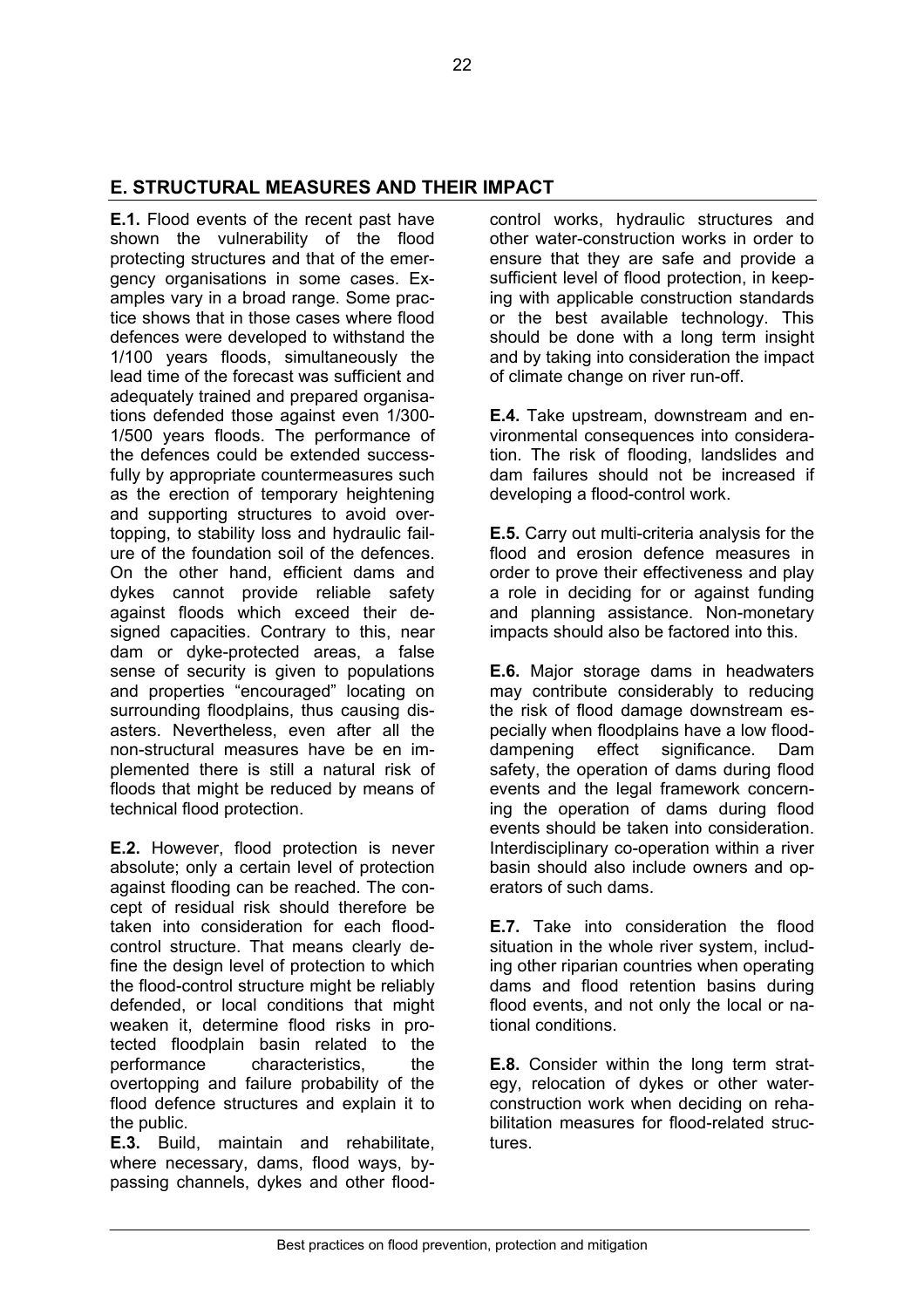**E.9.** Complement the flood protection in residential areas with limited space and where necessary, by flood protection walls, mobile closures, superstructures or simple sandbags, bearing in mind that their implementation must refer to a systematic planning co-ordination. The use of non-permanent forms of barrier for flood protection can provide much needed flexibility and increased opportunities for effective management of a wide range of flood events. The level of deployment depends on the length of the warning and the capacity available for storage, transport and erection capacities without any deterioration of the evolution of floods in the downstream direction.

### **F. EARLY WARNING AND FORECAST SYSTEMS**

**F.1.** The possibility of climate change in decades to come further emphasises the need for early warning and flood forecasting particularly in flood plain areas at immediate and high risk.

**F.2.** Flood forecasting can be effectively combined with other measures for flood prevention such as retention, land use and structural Measures, flood emergency and public awareness reported in points A, B, C, E and G respectively.

**F.3.** A major risk in operating early warning systems lies in the possibility of false alarms, due to either under- or over prediction of the hazard. The uncertainty originates form the possible choice of parameter values in the hydrological as well as river routing models and in the often scarce knowledge of antecedent conditions in the river basins. Historical records need to be maintained.

**F.4.** Traditional measuring instruments such as rain gauges should play a fundamental role as far as possible. Broader information provided by innovative technologies, such as radar and numerical weather forecasts, will become more accessible. The traditional and the new technologies should coexist in an efficient manner and be used for mutual data verification and comparison.

**F.5.** Dissemination of information is a highly diversified activity that requires significant experience under local conditions. The dissemination needs to be carried out in conformity with the national customs using efficient information technologies.

**F.6.** Use historical information and experience to the maximum potential. Doing so can save lives, face and resources.

**F.7.** A timely and reliable flood warning and forecasting system, depending upon consistent hydro-meteorological basins rather than on sectors, is one of the basic conditions for an improvement of the protection against floods.

**F.8.** An effective early-warning and forecasting system for extending the reaction time should be supported by meteorological information and the earliest possible warning of extreme weather conditions.

**F.9.** An European Flood Alert System (EFAS) and an European Flood Forecasting System are being developed covering a large part of Europe. Considerable progress is expected by 10 days' early warn-ing via the LISFLOOD<sup>[14](#page-22-0)</sup> system, which not intends to replace national or regional forecasting systems. It needs support by the countries in validation and calibration in each river basin or sub-basin.

**F.10.** Teams of forecasters should be, where possible, composed of meteorologists, hydrologists, hydraulicians and even

<span id="page-22-0"></span><sup>&</sup>lt;sup>14</sup> LISFLOOD simulates runoff and flooding in large river basins as a consequence of extreme rainfall. LISFLOOD is a distributed rainfall-runoff model taking into account the influences of topography, precipitation amounts and intensities, antecedent soil moisture content, land use type and soil type.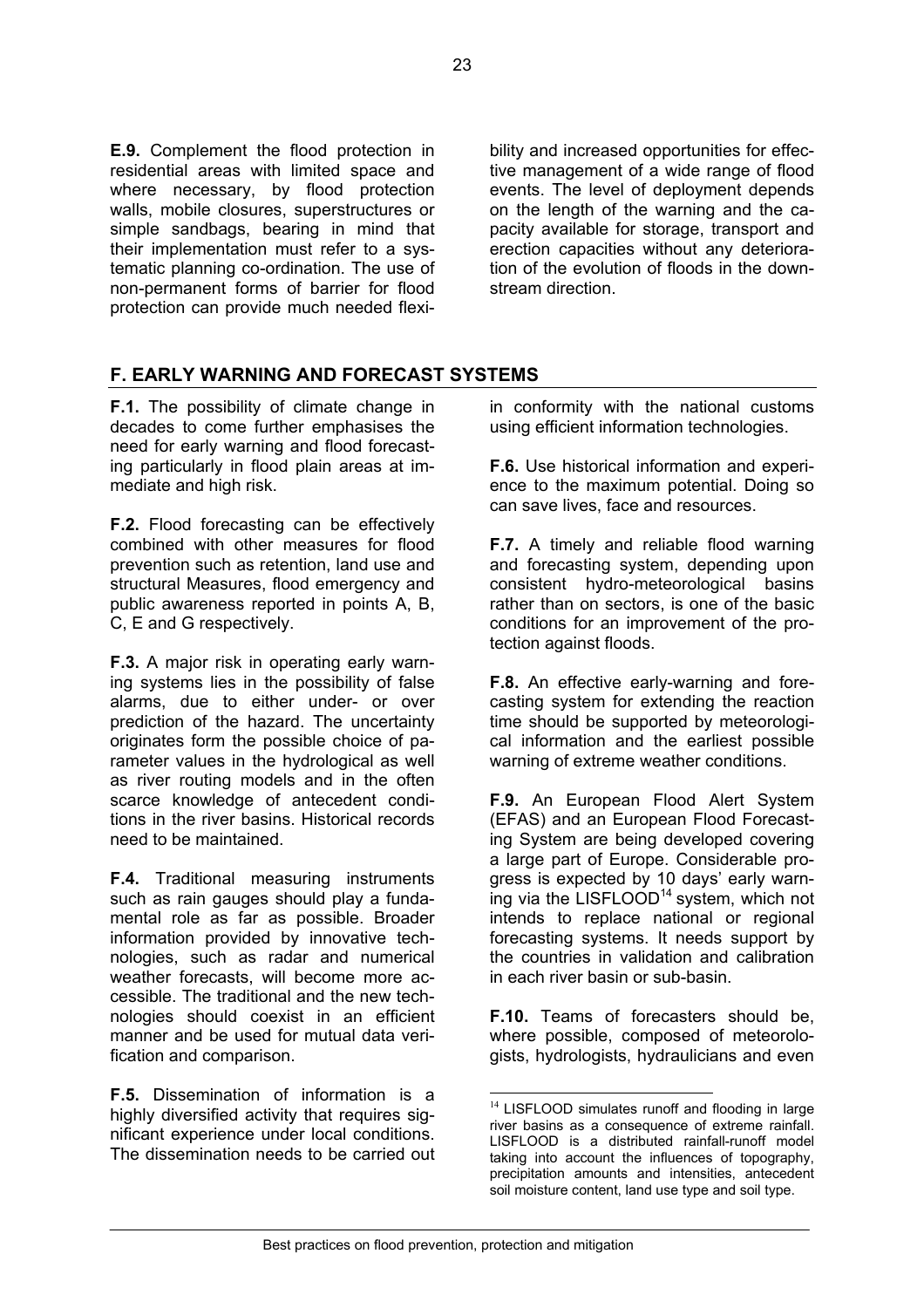crisis managers, capable of providing 24 hour a day, 365-day a year monitoring and forecasting.

**F.11.** A compatible meteorological and hydrological information system and database, if possible with a fully automated data communication system, should be created for the entire river basin. However, experience shows that there is a need for redundancy in measuring and communications systems, particularly because of the adverse conditions encountered just during the most extreme events.

**F.12.** In cases, that forecast model does not cover the whole catchment area, but separate models or sub-models are developed for various parts of the catchment for technical, scientific or even administrative reasons, it is of the utmost importance to ensure a proper link between the models covering the various sub-basins.

**F.13.** Flood forecasting models should be worked out, verified and adopted and, if appropriate, harmonised by riparian countries, introduced and regularly improved for the catchment area of the main watercourse and its most important tributaries. That means particularly to harmonise the technical procedures for hydrological and meteorological forecast, the procedure of use, store and exchange data between neighbouring countries.

**F.14.** Because of the short reaction time in the event of flash floods in mountainous areas, the warning of flash floods should be based on real-time information from an automatic precipitation gauges network combined with quantitative radar precipitation data and supported by quantitative rainfall forecasts. The system of the flood warning services should be decentralised, and capable of providing local warnings with a time advance which would be impossible to be ensured by using central systems.

**F.15.** Similar short reaction time occurs in flash floods in urban areas. Because of the high impact of floods in urban areas, big efforts must be taken for achieving reliable warning levels based on real time measures of rain intensities and water levels in main sewer trunks combined with a deep knowledge of the sewer system of the city.

**F.16.** Monitoring, research and forecast of the preconditions of ice jam development and ice break-up, including morphological examination of river reaches prone to jamming, as well as methodology and manual of ice jam prevention should be developed jointly.

**F.17.** An automatic information system, providing and exchanging data about the operation of relevant water storage reservoirs and other hydraulic structures, should be set up and operated together with the flood warning services and other participants involved in the flood protection, mainly administrators of watercourses and operators of hydraulic structures. This is a prerequisite for a due real-time operation of dams and retention basins in the event of floods, as required under E7.

**F.18.** An effective and reliable system of flood forecasting and warning dissemination should be set up to inform, at respective level, flood authorities and citizens in threatened areas. Classical and new media such as official warnings, state and private broadcasting services, satellitebased communication system, alarm calls on the radio (switching on radios by remote control), mobile telephones, the Internet and teletext etc should be used, tested and performed according to technological progress. Alarm and action plan must be adapted to local conditions.

**F.19.** For large basins the benefit of the most advanced flood forecasting system will rarely outperform a good exchange of information between upstream and downstream water management authorities and relevant communities. Entertaining good relationships and ongoing collaboration with neighbours should thus be seen as an optimal investment and essential instrument in practical flood forecasting and early warning.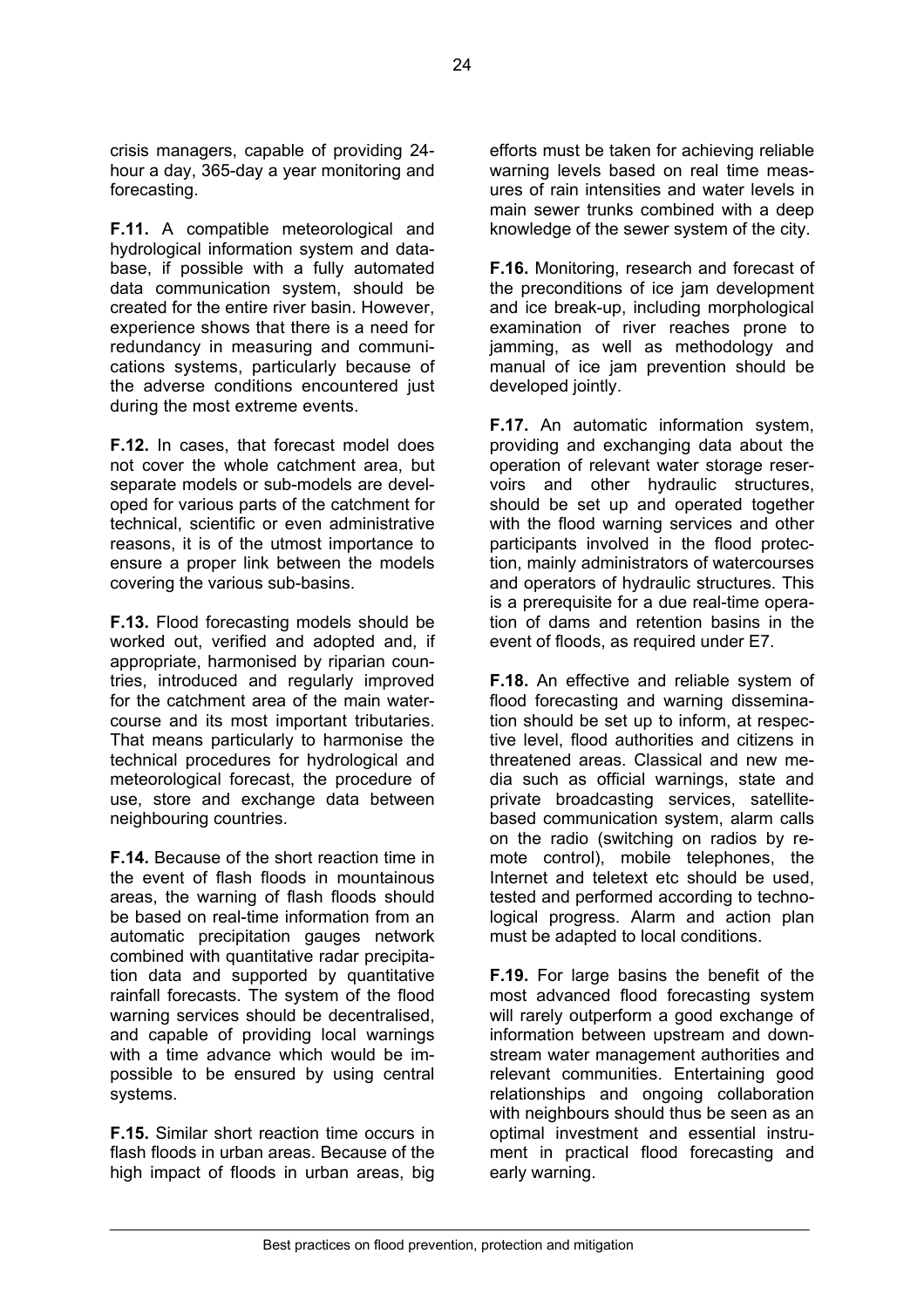### **G. FLOOD EMERGENCY**

**G.1.** Comprehensive national and local contingency plans to respond to flood events should be properly prepared in due time and maintained in operational status everywhere flooding might occur due to direct flooding, dam or dyke-break or other water-related problems<sup>15</sup>, etc, even in a very rare event case, in order to increase response capabilities and preparedness of organisations obliged to perform flood fighting activities.

**G.2.** These plans should cover the crisis management before, during and after the flood event: organisational schemes with a clear allocation of responsibilities and authorisations on each level (flood plain basin or flood defence section – river basin authority / county or prefecture / national), preparation and provision of information for the crisis management of large-scale and local disasters; sources of and access to real-time information on situation development; potential risks; provision of expertise/experts/resources; advice to the public about what to do before, during and after the flood; information on preparations that can be made for evacuating homes and sensitive properties such as hospitals, elderly homes and so on, making provision for emergencies; self-protection and selfhelp.

**G.3.** The authorities should have the capacity to respond to such events with a complete co-ordination of information systems and existing forms of assistance, in accordance with the relevant contingency plan.

**G.4.** The integrated flood defence plans should collect all important technical and other relevant data on the floodplain and the defence structures as well as possibilities to defend them recorded in appropriate forms and system. Such plans are essential for the engineering assessment of

 $\overline{a}$ 

the conditions and capacity of the defences not only during emergency but they serve basic information for the justification and prioritisation for development planning as well. The integrated flood defence plans should be available at the local, regional and national emergency operation centres and should be regularly updated.

**G.5.** Confinement (localisation) plans should be prepared in advance, for each separate floodplain basin and for the contingency of a breach in the defences in order to secure successful control of the spreading of water inundating the floodplain either by retention in flood plain cassettes, or by flow control on the boundary of the cassette.

**G.6.** Evacuation plans should be based on the information given in the confinement plan to support effective measures in saving lives, movables, livestock, to remove hazardous materials in order to save the environment from accidental pollution.

**G.7.** The personnel of the organisation that is responsible for the maintenance and the operation of defences should establish, maintain and train an effective organisation of flood emergency operation. The organisation should be structured task wise at each (local/regional/national) level, the personal responsibilities and the delegations of powers should be clearly defined, securing that he emergency operations of a defence section providing flood prevention for a separated floodplain basin, are conducted by an experienced and trained manager. Similarly structured emergency organisation is needed to serve as logistical basis for those operating the defences and to be prepared to perform disaster management in the floodplains (both in open and protected ones).

**G.8.** A system of regular inspections and following action planning should be operated to improve maintenance and preparedness. At local level, personnel of the

<span id="page-24-0"></span> $15$  Rising groundwater tables, sewage network disruption, erosion, mass deposition, landslides, ice flows, pollution, etc.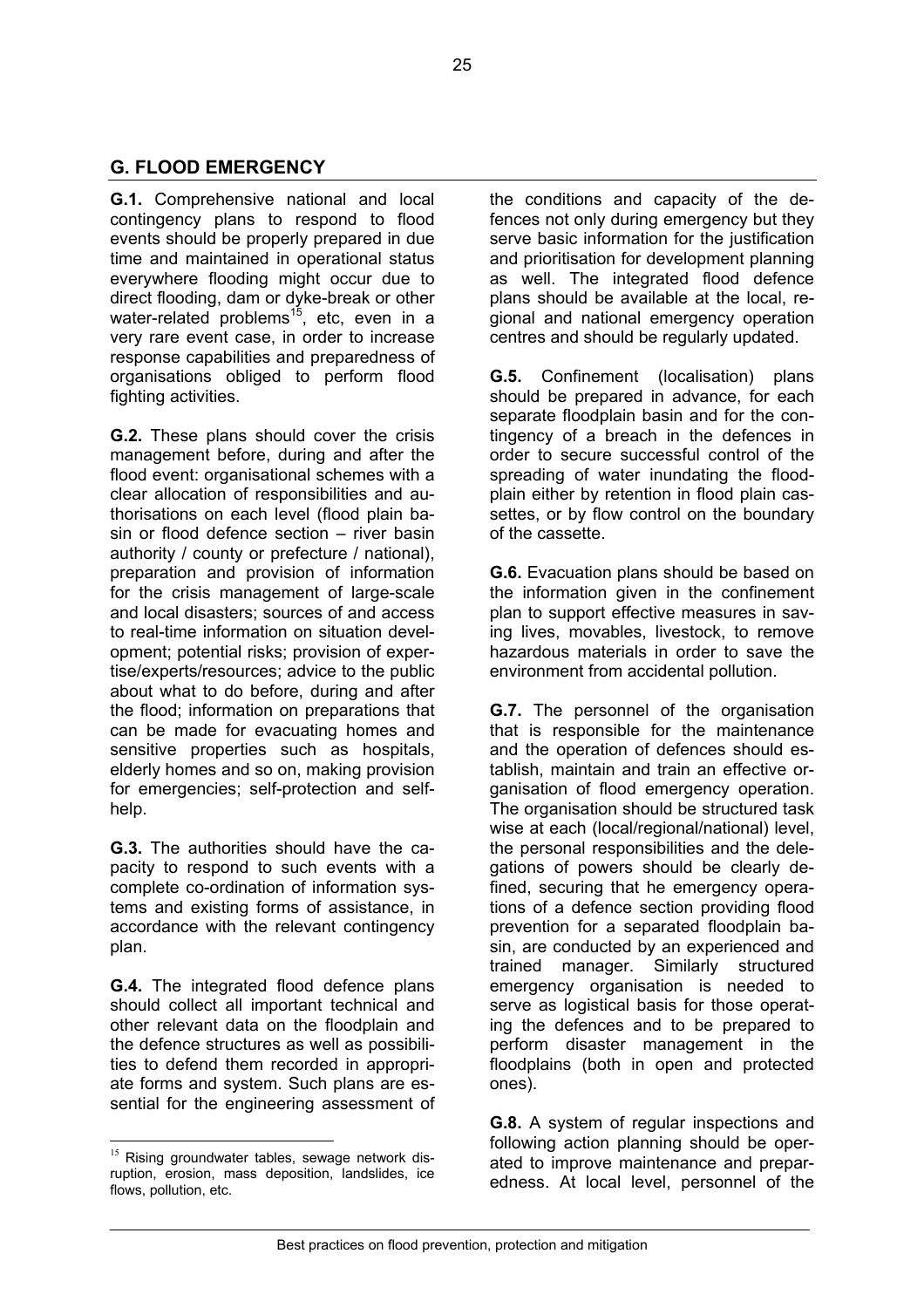organisation that is responsible for the maintenance and the operation of defences should be aware of and should record in the defence plans every improvement, development or rehabilitation works along his section and about any interference (crossing structures, etc.) along the section that may have an impact on the circumstances of the emergency operation.

**G.9.** An effective system and technology of emergency supervision of the performance of the flood defences, especially earthen embankments during floods should be developed and utilised in due time in order to enable the observation of any hazardous phenomena that may bring negative consequences on the integrity of the defences.

**G.10.** Most effective practice of ice jam prevention includes river training that improves ice conveying conditions and capacity in ice jam prone reaches of the river. River training has to extend on an entire reach of the river forming a natural unit and within that has to cover both mean river bed and flood bed. Special attention must be paid to fords, bottlenecks and overdeveloped river bends.

**G.11.** Emergency methodologies in case of navigable rivers rely on ice breaker fleet, task of which in case of primary ice drift is to keep ice floes in motion as long as possible to enhance the development of a rather smooth ice cover without jamming. Than the fleet has to create and maintain a corridor in the ice sheet in the streamline of the river to secure smooth distribution of ice. Ice break up circumstances can be rather easy if warming up arrives from downstream but are critical in case the warming air masses reach the headwater catchment first. In case the weather forecast indicates the development of the latter situation, icebreaking should start from the downstream edge of the ice sheet by the widening of the corridor immediately to secure as long ice free river reach for the arriving ice mass as possible. Most effective tool against firm

ice jams is the heavy icebreaker equipped with rotating excenter forcing the icebreaker to a nodding motion thus ramming the ice jam. In case of fighting against firm ice jam, blasting may also become necessary.

**G.12.** Regular joint exercises should be systematically arranged, especially in transboundary areas, to respond to floods, dam failures and other water-related problems in order to strengthen the training of crisis management teams working and people concerned. It would enable to test co-operation between local water authorities, rescue services, police, road administration, military forces, hydropower companies and local industry and to network and exchange knowledge with a view to carrying out risk analyses as a basis for effective disaster preparedness, planning to draw up regionally a compatible methodology for such analyses and to make this information available through seminars i.e, bringing together academics, researchers, practitioners. This would lead finally to carry out evaluations and implement recommendations in order to perform the system.

**G.13.** In order to react properly to natural flood damage, stakeholders should anticipate and prepare the relief for the immediate needs affected by the disaster, reconstruction of damaged buildings, infrastructure and flood defences, recovery and regeneration of the environment and the economic activities in the flooded area, by means of operational and technical measures, economic tools, and bearing in mind that everything should be done less vulnerable than previously.

**G.14.** After a flood event, experience feedback should be organised by mobilising experts from different ministries or countries, who meet with the various parties involved in the catastrophe, including those managing it as well as its victims, and after consultation, produce a status report including recommendations for improvements and usually a proposal for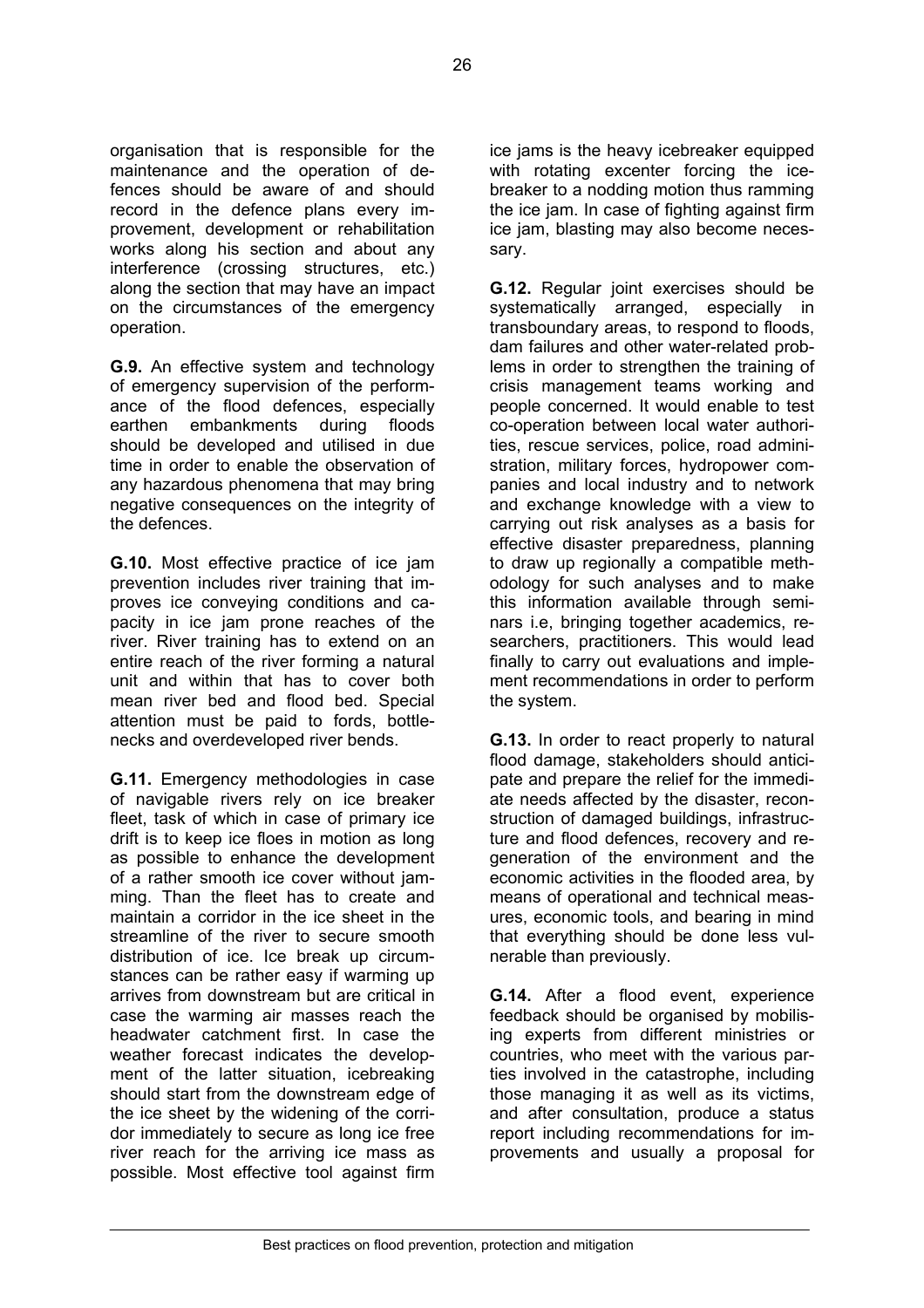short and mid-term action: revise rescue plans and organisation etc.

**G.15.** Riparian countries, when drawing up and agreeing upon procedures for mutual assistance in critical situations, should spell out formalities to facilitate the travel of flood response personnel from abroad and interoperability of emergency services' equipment (whether by plane, boat or on land) during flood events. A Community mechanism has been established by the Council Decision in 2001, in order to facilitate reinforced co-operation and coordination between the Community and the Member States in Civil Protection assistance intervention in the event of major emergencies which may require urgent response action $16$ .

**G.16.** Regardless of the precautions taken, the flood event always creates deep psychological trauma suffered by the victims. Victim assistance and rescue should systematically include psychological support administered by operational skilled units, whose activity should extend throughout several months subsequent to the event.

 $\overline{a}$ 

<span id="page-26-0"></span> $16$  The mechanism consists of a series of elements and actions, including the identification of intervention teams and other intervention support available in Member States for assistance intervention in the event of emergencies, a training program, workshops, seminars and pilot projects, assessment and/or co-ordination teams, a Monitoring and Information Centre and a common emergency communication and information system. Where an emergency occurs within the Community, a Member State may thus request assistance from the other Member States. Any Member State to which a request for assistance is addressed shall promptly determine whether it is in a position to render the assistance required. The requesting Member State shall be responsible for directing assistance interventions.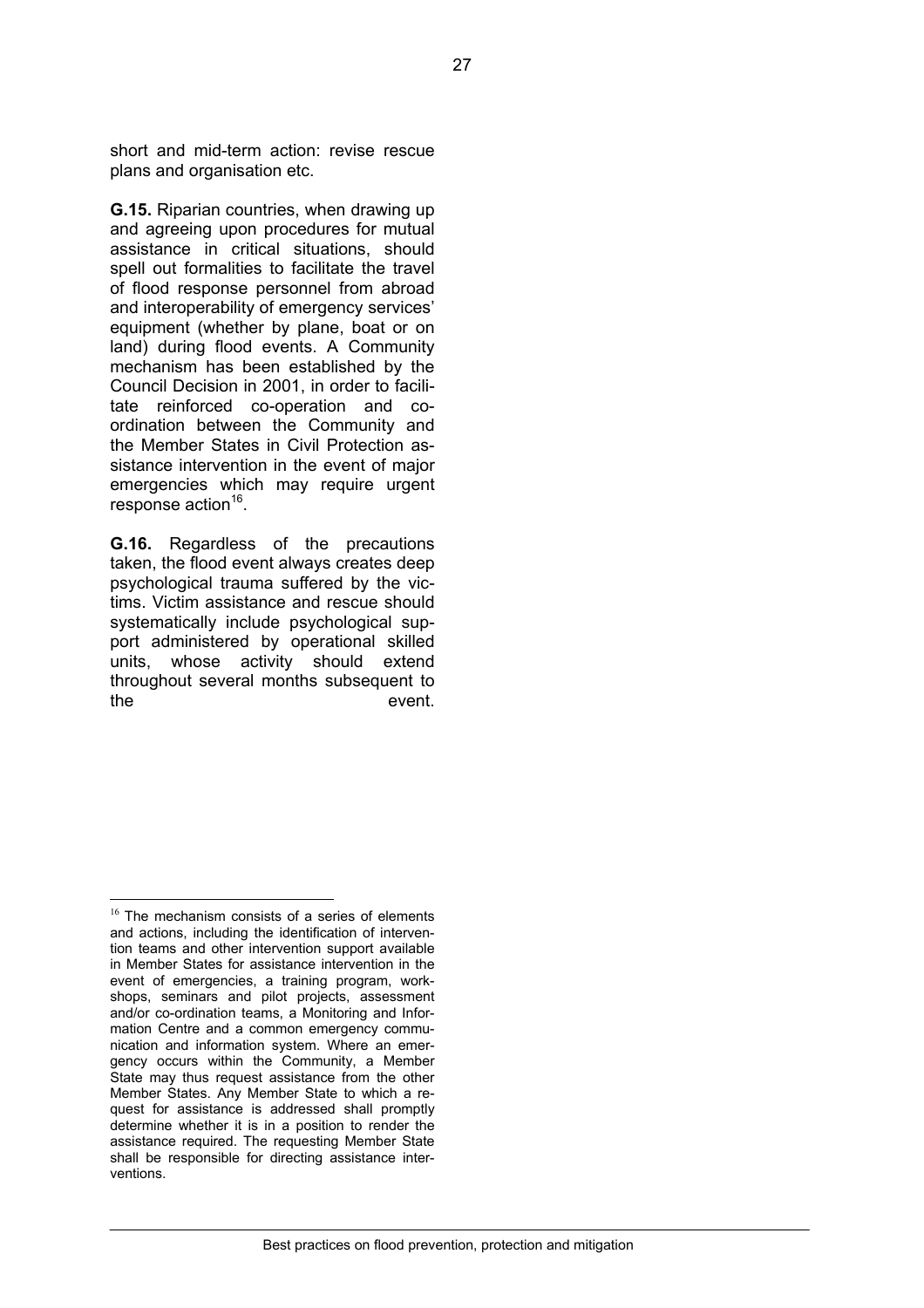### **H. PREVENTION OF POLLUTION**

**H.1.** The impact of floods has considerable environmental and health consequences, in particular given the very specific vulnerability of domestic water supplies and the physical infrastructure necessary for sanitation. The disruption of water distribution and sewage systems during floods contribute greatly to severe financial and health risks. Preventive measures should be taken to reduce possible adverse effects of floods on these infrastructures. Alternative solutions should be planned and implemented to guarantee the operation of water distribution and sewage systems.

**H.2.** In flood-prone areas, preventive measures should also be taken to reduce possible adverse effects of floods on aquatic and terrestrial ecosystems, such as water and soil pollution: i.e. minimise diffuse pollution arising from surface water run-off, minimise the amount of surface water runoff and infiltration entering foul and surface water sewerage systems, and maintaining recharge to groundwater subject to minimising the risk of pollution to groundwater.

**H.3.** Stocked goods in industry areas, but also in housing areas (oil, sewerage) and in agriculture (pesticides, fertilisers), must be judged by their toxicity, their inflammability and explosiveness as well as their

ecotoxicity. The best precautionary measure is to stock hazardous substances outside the flood risk area or to elevate stocking areas. All depending on the type and amount of substances concerned and the conditions of operation, individual solutions must be sought for. Experience shows that oil-fuelled heating systems tend to pose a considerable threat when not installed in a flood-proof manner. In quite a number of cases, this proved to be a major problem for re-establishing sound living conditions in flood-stricken buildings.

**H.4.** Emergency management planning and operation against the harmful impacts of water pollution on ecosystems during minor and major floods should be properly prepared in due time and maintained in operational status, particularly to support effective measures and evacuation plans to secure or remove hazardous materials where appropriate. The co-ordination of information systems and existing forms of assistance, i.e. mainly authorities, fire services, and aid organisations is needed, regular training should be implemented.

**H.5.** International and regional monitoring, reporting and warning specific systems should be put into operation and aimed at ensuring timely warning in case of transboundary pollution in the same case that floods and ice formation.